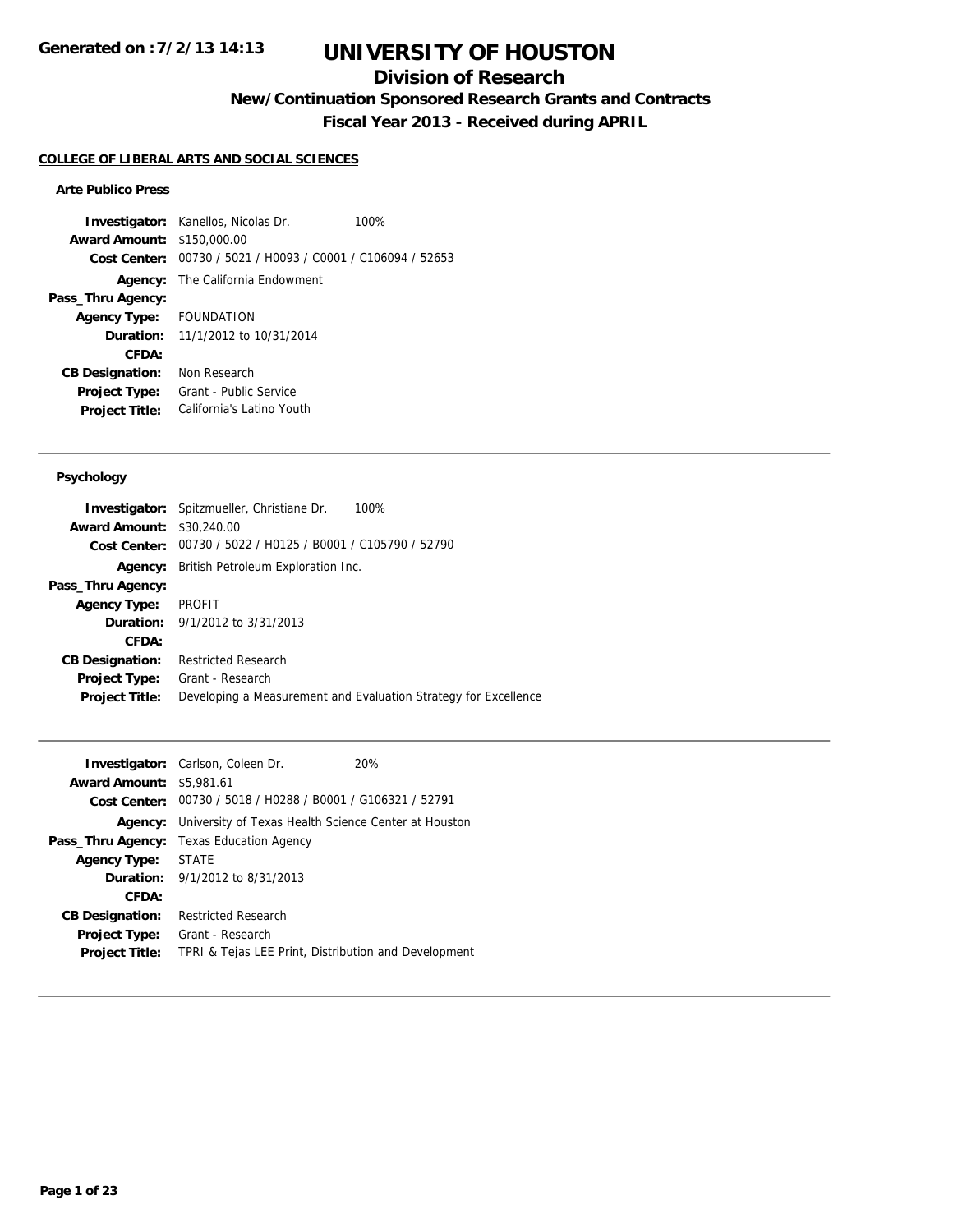# **UNIVERSITY OF HOUSTON**

## **Division of Research**

**New/Continuation Sponsored Research Grants and Contracts**

**Fiscal Year 2013 - Received during APRIL**

#### **COLLEGE OF LIBERAL ARTS AND SOCIAL SCIENCES**

### **Psychology**

|                                   | <b>Investigator:</b> Norton, Peter Dr.                      | 50%                                                                            |
|-----------------------------------|-------------------------------------------------------------|--------------------------------------------------------------------------------|
| <b>Award Amount: \$101,419.00</b> |                                                             |                                                                                |
|                                   | Cost Center: 00730 / 5013 / H0125 / B0001 / G103471 / 50390 |                                                                                |
| Agency:                           | National Institute on Drug Abuse                            |                                                                                |
| Pass_Thru Agency:                 |                                                             |                                                                                |
| <b>Agency Type:</b>               | FEDERAL                                                     |                                                                                |
|                                   | <b>Duration:</b> 3/1/2012 to 2/28/2014                      |                                                                                |
| CFDA:                             | Drug Abuse Research Programs<br>93.279                      |                                                                                |
| <b>CB Designation:</b>            | <b>Restricted Research</b>                                  |                                                                                |
| Project Type:                     | Grant - Research                                            |                                                                                |
| <b>Project Title:</b>             |                                                             | Augmenting Smoking Cessation with Transdiagnostic CBT for Smokers with Anxiety |

|                                   | 100%<br><b>Investigator:</b> Alfano, Candice Dr.                                                       |
|-----------------------------------|--------------------------------------------------------------------------------------------------------|
| <b>Award Amount: \$181,067,00</b> |                                                                                                        |
|                                   | Cost Center: 00730 / 5013 / H0125 / B0001 / G104089 / 52480                                            |
|                                   | <b>Agency:</b> University of Central Florida                                                           |
|                                   | Pass_Thru Agency: U.S. Army Medical Research and Material Command                                      |
| <b>Agency Type:</b>               | FEDERAL                                                                                                |
|                                   | <b>Duration:</b> 1/15/2013 to 4/14/2016                                                                |
| <b>CFDA:</b>                      | Military Medical Research and Development<br>12.420                                                    |
| <b>CB Designation:</b>            | <b>Restricted Research</b>                                                                             |
| Project Type:                     | Grant - Research                                                                                       |
| <b>Project Title:</b>             | When Parents Go to War: Psychosocial Adjustment among the Families of Deployed OEF/OIF Service Members |

|                                   | <b>Investigator:</b> Zvolensky, Michael Dr.<br>50%                             |
|-----------------------------------|--------------------------------------------------------------------------------|
| <b>Award Amount: \$101,419.00</b> |                                                                                |
| Cost Center:                      | 00730 / 5013 / H0125 / B0001 / G103471 / 50390                                 |
| Agency:                           | National Institute on Drug Abuse                                               |
| Pass_Thru Agency:                 |                                                                                |
| <b>Agency Type:</b>               | FEDERAL                                                                        |
|                                   | <b>Duration:</b> 3/1/2012 to 2/28/2014                                         |
| <b>CFDA:</b>                      | Drug Abuse Research Programs<br>93.279                                         |
| <b>CB Designation:</b>            | <b>Restricted Research</b>                                                     |
| <b>Project Type:</b>              | Grant - Research                                                               |
| <b>Project Title:</b>             | Augmenting Smoking Cessation with Transdiagnostic CBT for Smokers with Anxiety |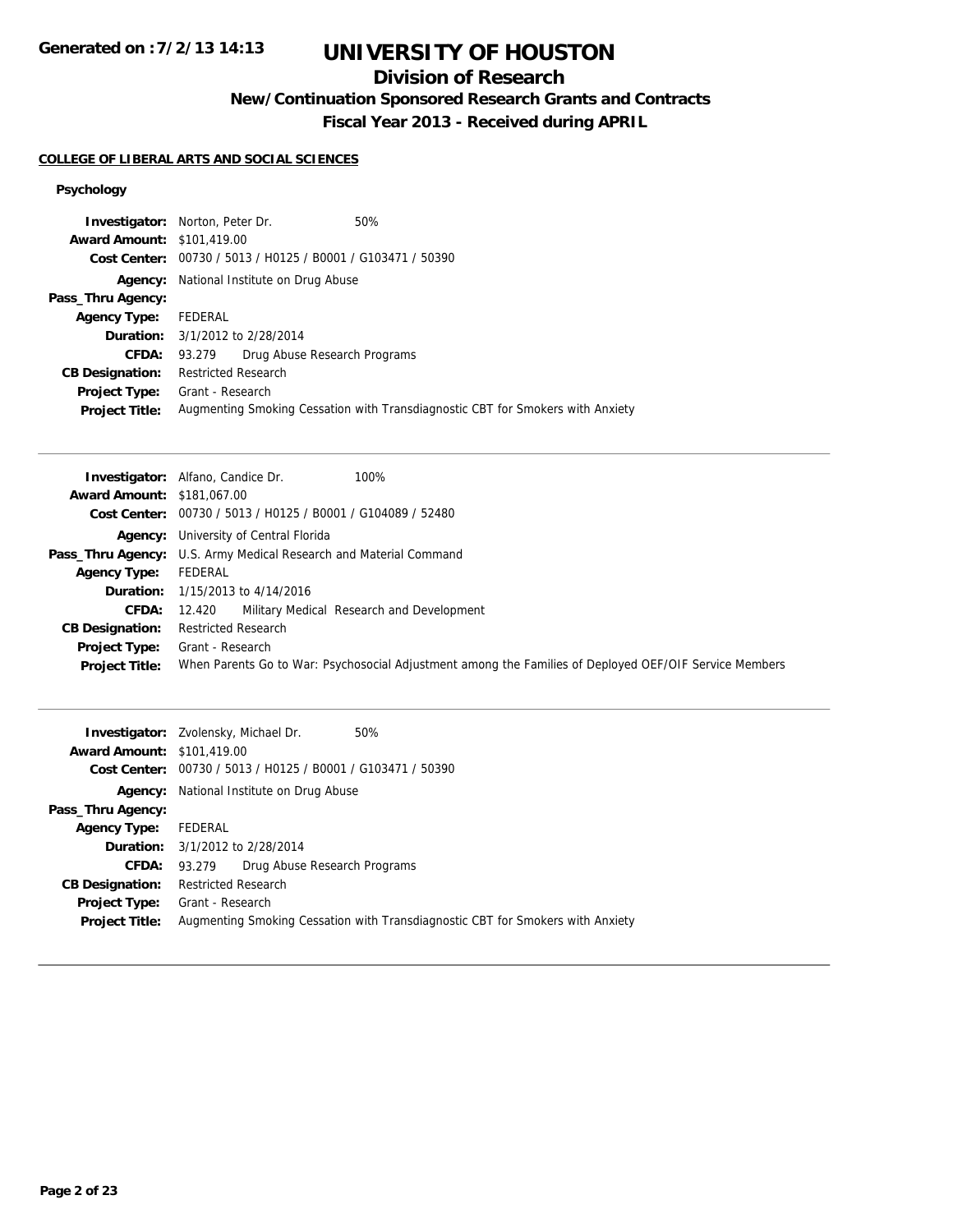## **Division of Research**

**New/Continuation Sponsored Research Grants and Contracts**

**Fiscal Year 2013 - Received during APRIL**

#### **COLLEGE OF NATURAL SCIENCES AND MATHEMATICS**

### **Biology/Biochemistry**

| 100%<br><b>Investigator:</b> Cooper, Tim Dr. |                                                                                                  |
|----------------------------------------------|--------------------------------------------------------------------------------------------------|
| <b>Award Amount: \$151,847,00</b>            |                                                                                                  |
|                                              |                                                                                                  |
| National Science Foundation<br>Agency:       |                                                                                                  |
|                                              |                                                                                                  |
| FEDERAL                                      |                                                                                                  |
| <b>Duration:</b> 4/1/2013 to 3/31/2018       |                                                                                                  |
| <b>Biological Sciences</b><br>47.074         |                                                                                                  |
| <b>Restricted Research</b>                   |                                                                                                  |
| Grant - Research                             |                                                                                                  |
|                                              | CAREER: Causes and consequences of evolvability in natural and lab-evolved bacterial populations |
|                                              | Cost Center: 00730 / 5013 / H0104 / B0001 / G105654 / 52600                                      |

| <b>Investigator:</b> Gunaratne, Preethi Dr.                                | 100%                                                           |  |
|----------------------------------------------------------------------------|----------------------------------------------------------------|--|
| <b>Award Amount: \$84,210.00</b>                                           |                                                                |  |
| Cost Center: 00730 / 5016 / H0104 / B0001 / G106309 / 52857                |                                                                |  |
| <b>Agency:</b> Baylor College of Medicine                                  |                                                                |  |
| <b>Pass_Thru Agency:</b> Cancer Prevention and Research Institute of Texas |                                                                |  |
| <b>STATE</b>                                                               |                                                                |  |
| <b>Duration:</b> 12/1/2012 to 11/30/2013                                   |                                                                |  |
|                                                                            |                                                                |  |
| <b>Restricted Research</b>                                                 |                                                                |  |
| Grant - Research                                                           |                                                                |  |
|                                                                            | DNA Methyltransferase 3B in Normal and Malignant Hematopoiesis |  |
|                                                                            |                                                                |  |

### **Chemistry**

|                                  | <b>Investigator:</b> Miljanic, Ognjen Dr.                    | 100%                                                           |
|----------------------------------|--------------------------------------------------------------|----------------------------------------------------------------|
| <b>Award Amount: \$75,000.00</b> |                                                              |                                                                |
|                                  | Cost Center: 00730 / 5021 / H0107 / B0100 / G105637 / 52847  |                                                                |
| Agency:                          | Research Corporation for Science Advancement                 |                                                                |
| Pass_Thru Agency:                |                                                              |                                                                |
| <b>Agency Type:</b>              | FOUNDATION                                                   |                                                                |
|                                  | <b>Duration:</b> $7/1/2013$ to $6/1/2016$                    |                                                                |
| CFDA:                            |                                                              |                                                                |
| <b>CB Designation:</b>           | Non Restricted Research                                      |                                                                |
| <b>Project Type:</b>             | Grant - Research                                             |                                                                |
| <b>Project Title:</b>            | and Parallel Synthesis in Kinetically Self-Sorting Libraries | Lessons from Nature: Compartmentalization, Reaction Discovery, |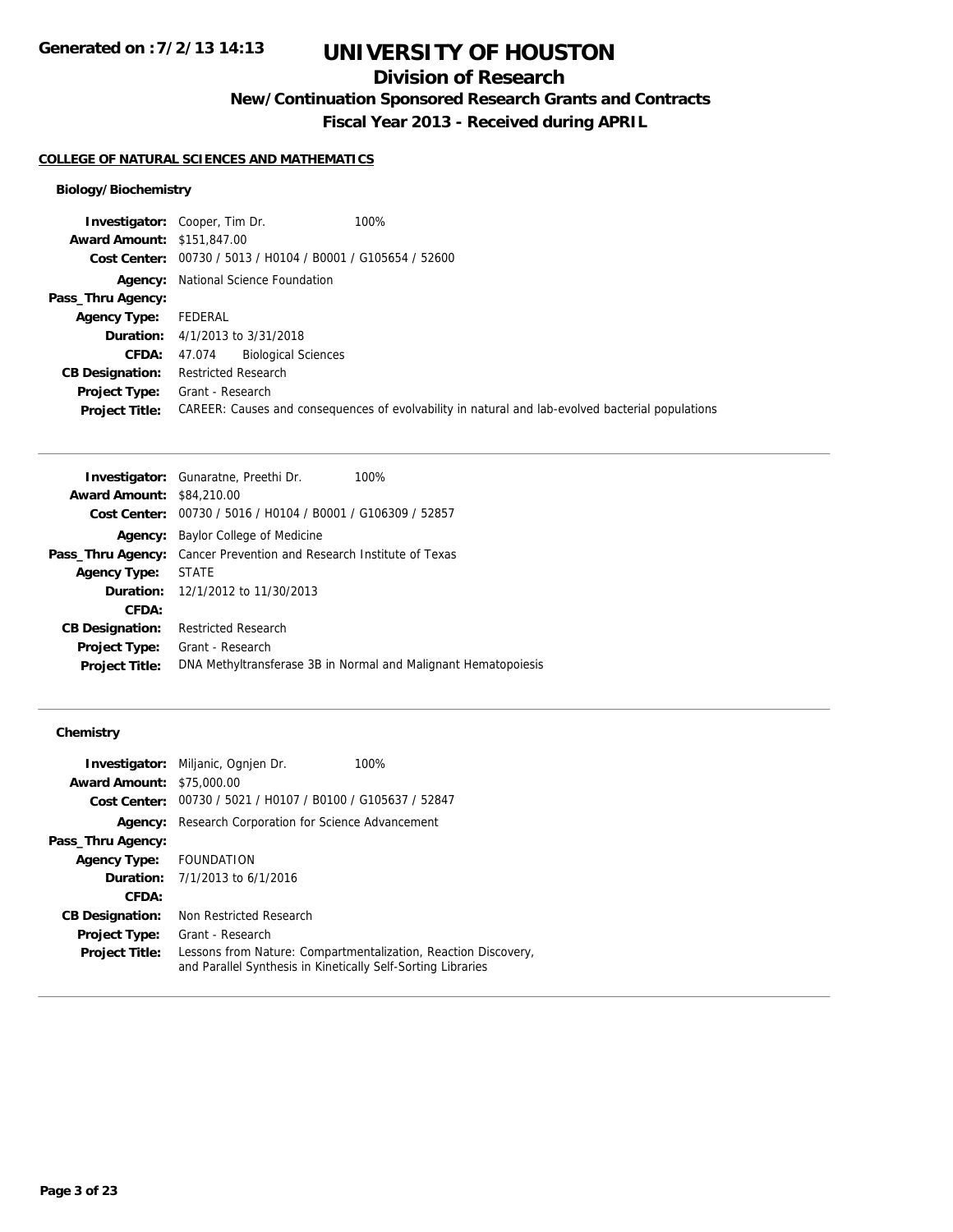## **Division of Research**

**New/Continuation Sponsored Research Grants and Contracts**

**Fiscal Year 2013 - Received during APRIL**

### **COLLEGE OF NATURAL SCIENCES AND MATHEMATICS**

### **Chemistry**

|                             | <b>Investigator:</b> Lubchenko, Vassiliy Dr.<br>50%         |  |
|-----------------------------|-------------------------------------------------------------|--|
| <b>Award Amount:</b>        | \$3,000.00                                                  |  |
|                             | Cost Center: 00730 / 5013 / H0107 / B0001 / G105354 / 52177 |  |
| Agency:                     | National Science Foundation                                 |  |
| Pass_Thru Agency:           |                                                             |  |
| <b>Agency Type:</b> FEDERAL |                                                             |  |
|                             | Duration: 12/1/2012 to 11/30/2015                           |  |
| CFDA:                       | <b>Biological Sciences</b><br>47.074                        |  |
| <b>CB Designation:</b>      | <b>Restricted Research</b>                                  |  |
| <b>Project Type:</b>        | Grant - Research                                            |  |
| <b>Project Title:</b>       | Kinetically stabilized mesoscopic aggregates of proteins    |  |
|                             |                                                             |  |

#### **Computer Science**

| <b>Award Amount: \$23,840.00</b> | 100%<br><b>Investigator:</b> Garbey, Marc Dr.               |                                                                                                              |
|----------------------------------|-------------------------------------------------------------|--------------------------------------------------------------------------------------------------------------|
|                                  | Cost Center: 00730 / 5021 / H0108 / B0001 / G102294 / 47951 |                                                                                                              |
|                                  | <b>Agency:</b> Methodist Hospital Research Institute        |                                                                                                              |
| Pass_Thru Agency:                |                                                             |                                                                                                              |
| <b>Agency Type:</b>              | NON PROFIT                                                  |                                                                                                              |
|                                  | <b>Duration:</b> $9/1/2010$ to $8/31/2013$                  |                                                                                                              |
| CFDA:                            |                                                             |                                                                                                              |
| <b>CB Designation:</b>           | <b>Restricted Research</b>                                  |                                                                                                              |
| <b>Project Type:</b>             | Contract - Research                                         |                                                                                                              |
| <b>Project Title:</b>            | Fringe, Sept 1, 2010 - Aug 31, 2011                         | Image and Computational Modeling of Breast Conserving Therapy; PhD Graduate Student, Remi Salmon, Salary and |

| <b>Award Amount: \$80,000.00</b> | <b>Investigator:</b> Chapman, Barbara M. Dr.<br>100%               |
|----------------------------------|--------------------------------------------------------------------|
|                                  |                                                                    |
|                                  | Cost Center: 00730 / 5022 / H0108 / B0001 / G098867 / 44268        |
| <b>Agency: Total</b>             |                                                                    |
| Pass_Thru Agency:                |                                                                    |
| <b>Agency Type:</b>              | PROFIT                                                             |
|                                  | <b>Duration:</b> 2/1/2009 to 12/31/2013                            |
| CFDA:                            |                                                                    |
| <b>CB Designation:</b>           | <b>Restricted Research</b>                                         |
| <b>Project Type:</b>             | Grant - Research                                                   |
| <b>Project Title:</b>            | Co-Array Fortran Language Enhancement and Reference Implementation |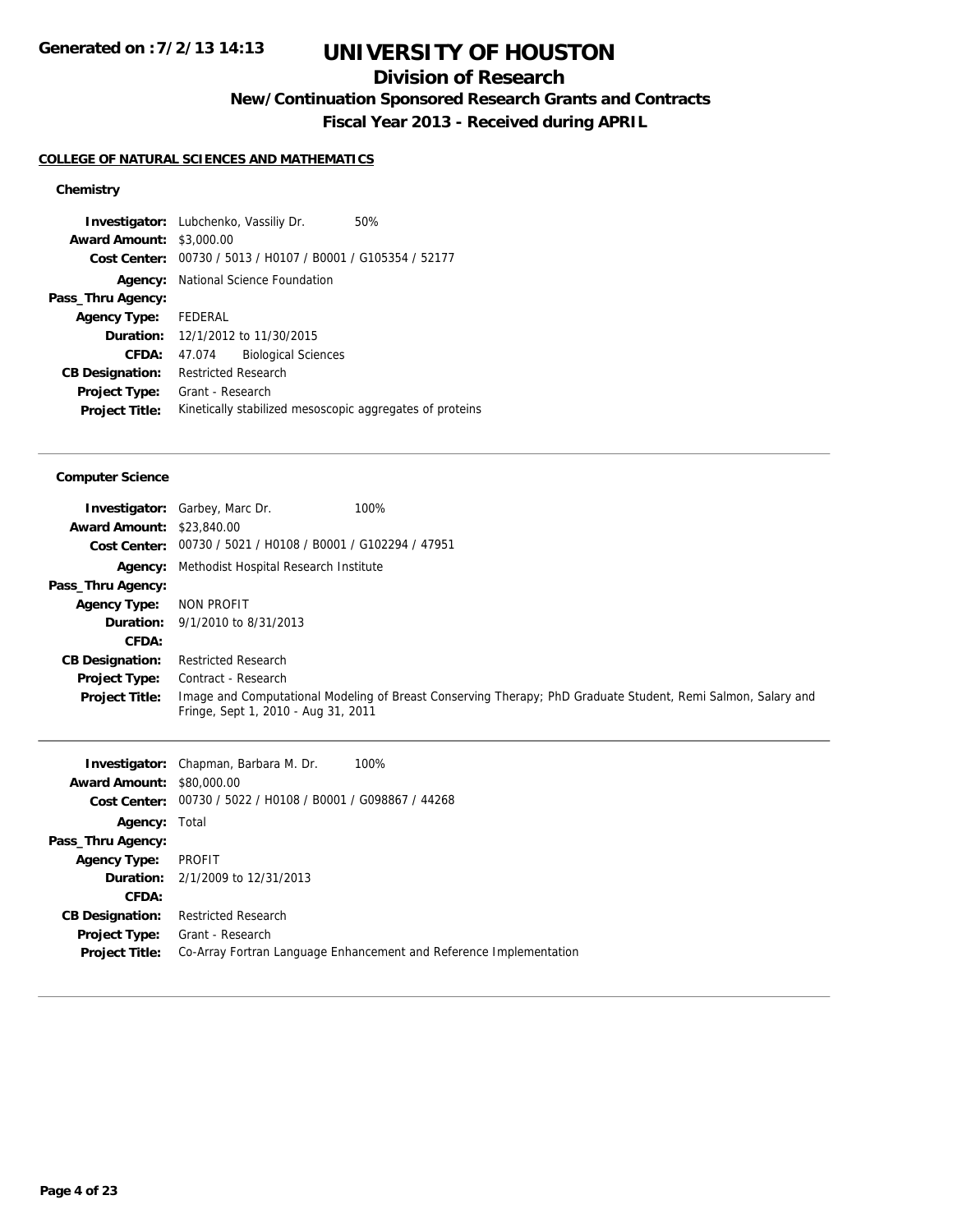## **Division of Research**

**New/Continuation Sponsored Research Grants and Contracts**

**Fiscal Year 2013 - Received during APRIL**

#### **COLLEGE OF NATURAL SCIENCES AND MATHEMATICS**

#### **Earth & Atmospheric Sciences**

**Investigator:** Bissada, Kadry Dr. 100% **Award Amount:** \$532,000.00 **Cost Center:** 00730 / 5022 / H0109 / B0100 / C106756 / 52934 **Agency:** Chevron Corporation **Pass\_Thru Agency: Agency Type:** PROFIT **Duration:** 3/15/2013 to 11/30/2017 **CFDA: CB Designation:** Non Restricted Research **Project Type:** Grant - Research **Project Title:** Chevron Geochemistry Instrumentation Laboratory

| Investigator: Bhattacharya, Janok Dr.<br>100%               |  |
|-------------------------------------------------------------|--|
| <b>Award Amount: \$105,000.00</b>                           |  |
| Cost Center: 00730 / 5022 / H0109 / B0001 / G094776 / 40027 |  |
| <b>Agency:</b> Various Private Profit Agencies              |  |
|                                                             |  |
| <b>PROFIT</b>                                               |  |
| <b>Duration:</b> $1/1/2007$ to $5/31/2013$                  |  |
|                                                             |  |
| <b>Restricted Research</b>                                  |  |
| Contract - Research                                         |  |
| Quantitative Sedimentology Research Consortium              |  |
|                                                             |  |

|                        | <b>Investigator:</b> Han, De-Hua Dr.                        | 100% |
|------------------------|-------------------------------------------------------------|------|
| <b>Award Amount:</b>   | \$120,000.00                                                |      |
|                        | Cost Center: 00730 / 5022 / H0109 / B0001 / G094777 / 40041 |      |
|                        | <b>Agency:</b> Various Private Profit Agencies              |      |
| Pass_Thru Agency:      |                                                             |      |
| Agency Type:           | PROFIT                                                      |      |
|                        | <b>Duration:</b> 1/1/2007 to 12/31/2020                     |      |
| CFDA:                  |                                                             |      |
| <b>CB Designation:</b> | <b>Restricted Research</b>                                  |      |
| <b>Project Type:</b>   | Contract - Research                                         |      |
| <b>Project Title:</b>  | Fluid & Rock Properties and Seismic Hydrocarbon Indicators  |      |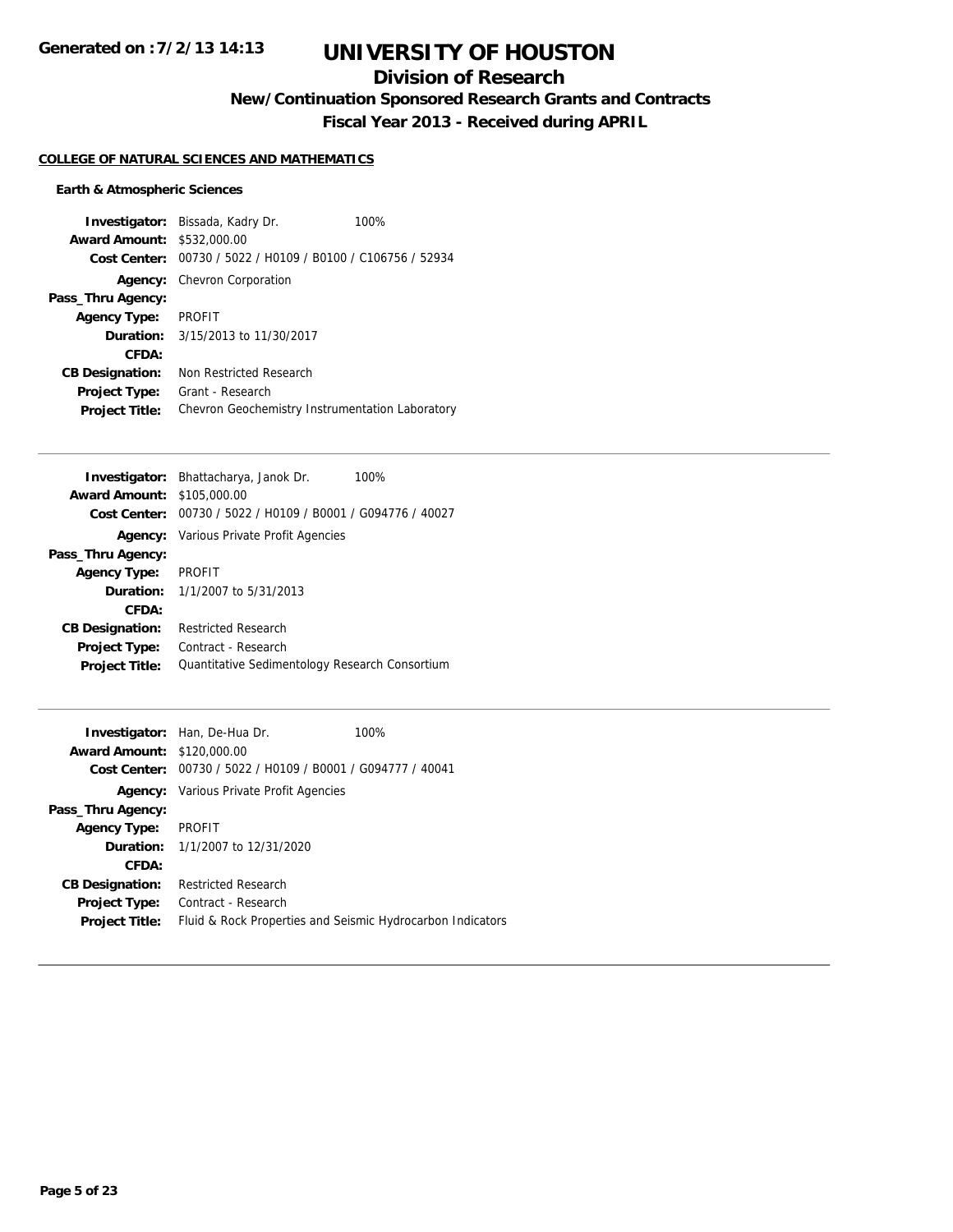## **Division of Research**

**New/Continuation Sponsored Research Grants and Contracts**

**Fiscal Year 2013 - Received during APRIL**

#### **COLLEGE OF NATURAL SCIENCES AND MATHEMATICS**

#### **Earth & Atmospheric Sciences**

**Investigator:** Sager, William 100% **Award Amount:** \$38,459.00 **Cost Center:** 00730 / 5013 / H0109 / B0001 / G106764 / 52939 **Agency:** National Science Foundation **Pass\_Thru Agency: Agency Type:** FEDERAL **Duration:** 3/2/2013 to 6/30/2014 **CFDA:** 47.050 Geosciences **CB Designation:** Restricted Research **Project Type:** Grant - Research **Project Title:** Collaborative Research: Developing A Prototype Drifter to Measure the Oceanic Geomagnetic Field

#### **Mathematics**

| <b>Investigator:</b> Canic, Suncica Dr. |                            |                                                             | 100%                                                                    |
|-----------------------------------------|----------------------------|-------------------------------------------------------------|-------------------------------------------------------------------------|
| <b>Award Amount: \$39,999.00</b>        |                            |                                                             |                                                                         |
|                                         |                            | Cost Center: 00730 / 5013 / H0110 / B0100 / G105933 / 52756 |                                                                         |
|                                         |                            | <b>Agency:</b> National Science Foundation                  |                                                                         |
| Pass_Thru Agency:                       |                            |                                                             |                                                                         |
| Agency Type: FEDERAL                    |                            |                                                             |                                                                         |
|                                         |                            | <b>Duration:</b> $3/14/2013$ to $6/30/2014$                 |                                                                         |
| CFDA:                                   | 47.049                     | Mathematical and Physical Sciences                          |                                                                         |
| <b>CB Designation:</b>                  | <b>Restricted Research</b> |                                                             |                                                                         |
| Project Type:                           | Grant - Research           |                                                             |                                                                         |
| <b>Project Title:</b>                   |                            |                                                             | Supplement for Coanda Effect for Incompressible Flows in Moving Domains |
|                                         |                            |                                                             |                                                                         |

|                                   | <b>Investigator:</b> Onofrei, Daniel Dr.                    | 100%                                        |
|-----------------------------------|-------------------------------------------------------------|---------------------------------------------|
| <b>Award Amount: \$120,000.00</b> |                                                             |                                             |
|                                   | Cost Center: 00730 / 5013 / H0110 / B0001 / G105545 / 52748 |                                             |
|                                   | <b>Agency:</b> U.S. Air Force Office of Scientific Research |                                             |
| Pass_Thru Agency:                 |                                                             |                                             |
| Agency Type: FEDERAL              |                                                             |                                             |
|                                   | <b>Duration:</b> 3/15/2013 to 3/14/2016                     |                                             |
| CFDA:                             | 12.800                                                      | Air Force Defense Research Sciences Program |
| <b>CB Designation:</b>            | <b>Restricted Research</b>                                  |                                             |
| <b>Project Type:</b>              | Grant - Research                                            |                                             |
| <b>Project Title:</b>             | Control of electromagnetic fields                           |                                             |
|                                   |                                                             |                                             |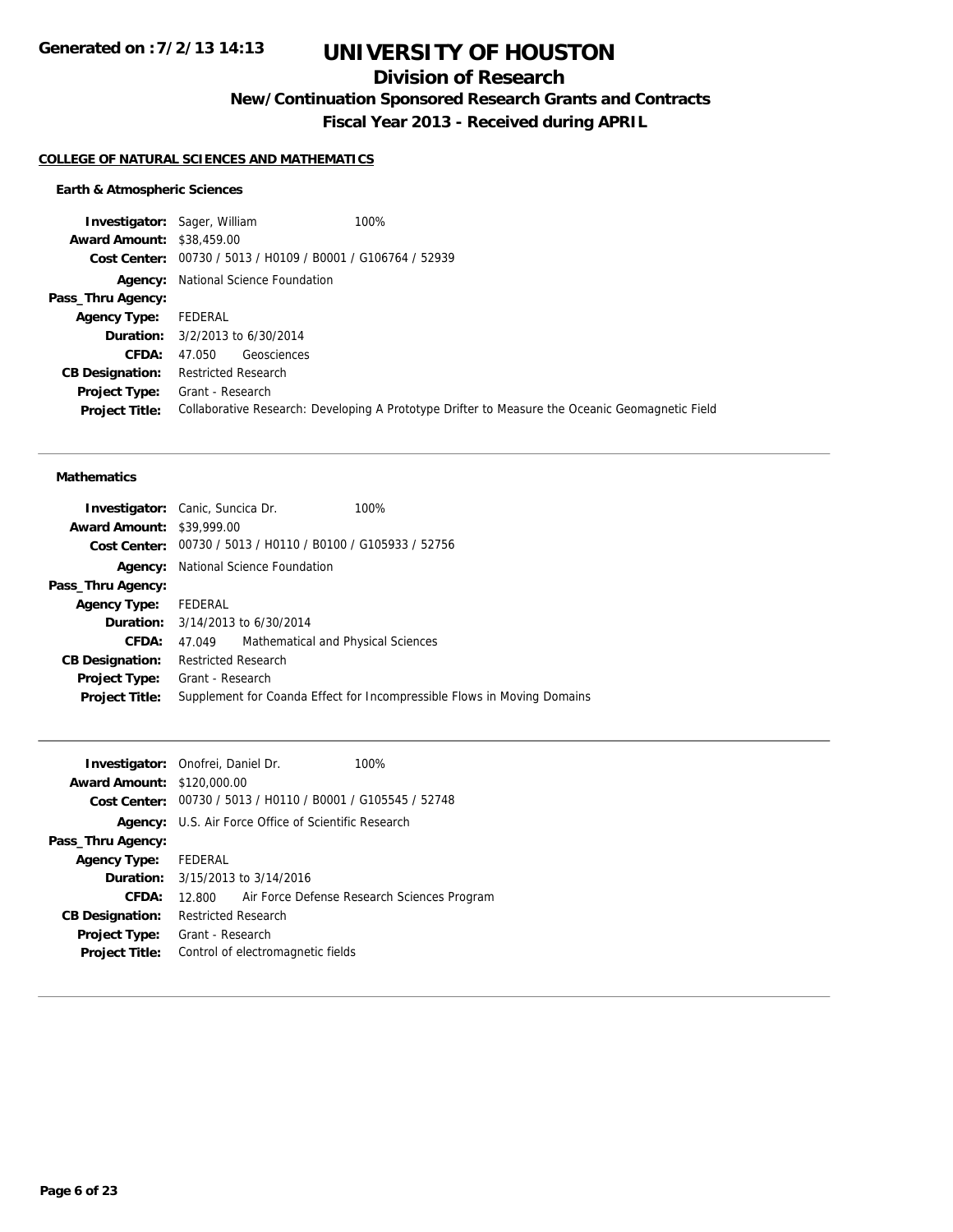## **Division of Research**

**New/Continuation Sponsored Research Grants and Contracts**

**Fiscal Year 2013 - Received during APRIL**

### **COLLEGE OF NATURAL SCIENCES AND MATHEMATICS**

### **Mathematics**

| <b>Award Amount: \$1,666.65</b><br>Cost Center: 00730 / 5013 / H0110 / F0001 / G101742 / 46901<br><b>Agency:</b> National Science Foundation<br>Pass_Thru Agency:<br>FEDERAL<br><b>Agency Type:</b><br><b>Duration:</b> 7/1/2010 to 5/31/2013<br>Mathematical and Physical Sciences<br><b>CFDA:</b><br>47.049<br>Non Research<br><b>CB Designation:</b><br>Grant - Instruction<br>Project Type:<br>Paulette N. Willis: NSF Mathematical Sciences Postdoctoral Research Fellowship for Paulette Willis<br><b>Project Title:</b> | 100%<br><b>Investigator:</b> Tomforde, Mark Dr. |  |
|--------------------------------------------------------------------------------------------------------------------------------------------------------------------------------------------------------------------------------------------------------------------------------------------------------------------------------------------------------------------------------------------------------------------------------------------------------------------------------------------------------------------------------|-------------------------------------------------|--|
|                                                                                                                                                                                                                                                                                                                                                                                                                                                                                                                                |                                                 |  |
|                                                                                                                                                                                                                                                                                                                                                                                                                                                                                                                                |                                                 |  |
|                                                                                                                                                                                                                                                                                                                                                                                                                                                                                                                                |                                                 |  |
|                                                                                                                                                                                                                                                                                                                                                                                                                                                                                                                                |                                                 |  |
|                                                                                                                                                                                                                                                                                                                                                                                                                                                                                                                                |                                                 |  |
|                                                                                                                                                                                                                                                                                                                                                                                                                                                                                                                                |                                                 |  |
|                                                                                                                                                                                                                                                                                                                                                                                                                                                                                                                                |                                                 |  |
|                                                                                                                                                                                                                                                                                                                                                                                                                                                                                                                                |                                                 |  |
|                                                                                                                                                                                                                                                                                                                                                                                                                                                                                                                                |                                                 |  |
|                                                                                                                                                                                                                                                                                                                                                                                                                                                                                                                                |                                                 |  |

#### **Physics**

|                                   | <b>Investigator:</b> Ren, Zhifeng Dr.<br>50%                                                                          |
|-----------------------------------|-----------------------------------------------------------------------------------------------------------------------|
| <b>Award Amount: \$186,304.50</b> |                                                                                                                       |
|                                   | Cost Center: 00730 / 5013 / H0112 / B0001 / G106504 / 52680                                                           |
|                                   | <b>Agency:</b> GMZ Energy, Inc.                                                                                       |
|                                   | <b>Pass_Thru Agency:</b> U.S. Department of Energy                                                                    |
| <b>Agency Type:</b>               | FEDERAL                                                                                                               |
|                                   | <b>Duration:</b> 1/1/2013 to 9/30/2015                                                                                |
| <b>CFDA:</b>                      | 81.086 Conservation Research and Development                                                                          |
| <b>CB Designation:</b>            | <b>Restricted Research</b>                                                                                            |
| Project Type:                     | Grant - Research                                                                                                      |
| <b>Project Title:</b>             | Nanostructured High-Temperature Bulk Thermoelectric Energy Conversion for Efficient Automotive Waste Heat<br>Recovery |

|                                 | 100%<br><b>Investigator:</b> Cheung, Margaret Dr.                                                  |
|---------------------------------|----------------------------------------------------------------------------------------------------|
| <b>Award Amount: \$5,000.00</b> |                                                                                                    |
|                                 | Cost Center: 00730 / 5013 / H0112 / B0001 / G106538 / 52831                                        |
|                                 | <b>Agency:</b> National Science Foundation                                                         |
| Pass_Thru Agency:               |                                                                                                    |
| <b>Agency Type:</b>             | FEDERAL                                                                                            |
|                                 | <b>Duration:</b> $4/3/2013$ to $6/30/2014$                                                         |
| <b>CFDA:</b>                    | <b>Biological Sciences</b><br>47.074                                                               |
| <b>CB Designation:</b>          | <b>Restricted Research</b>                                                                         |
| Project Type:                   | Grant - Research                                                                                   |
| <b>Project Title:</b>           | REU Supplement: Effects of macromolecular crowding on protein structure, folding, and interactions |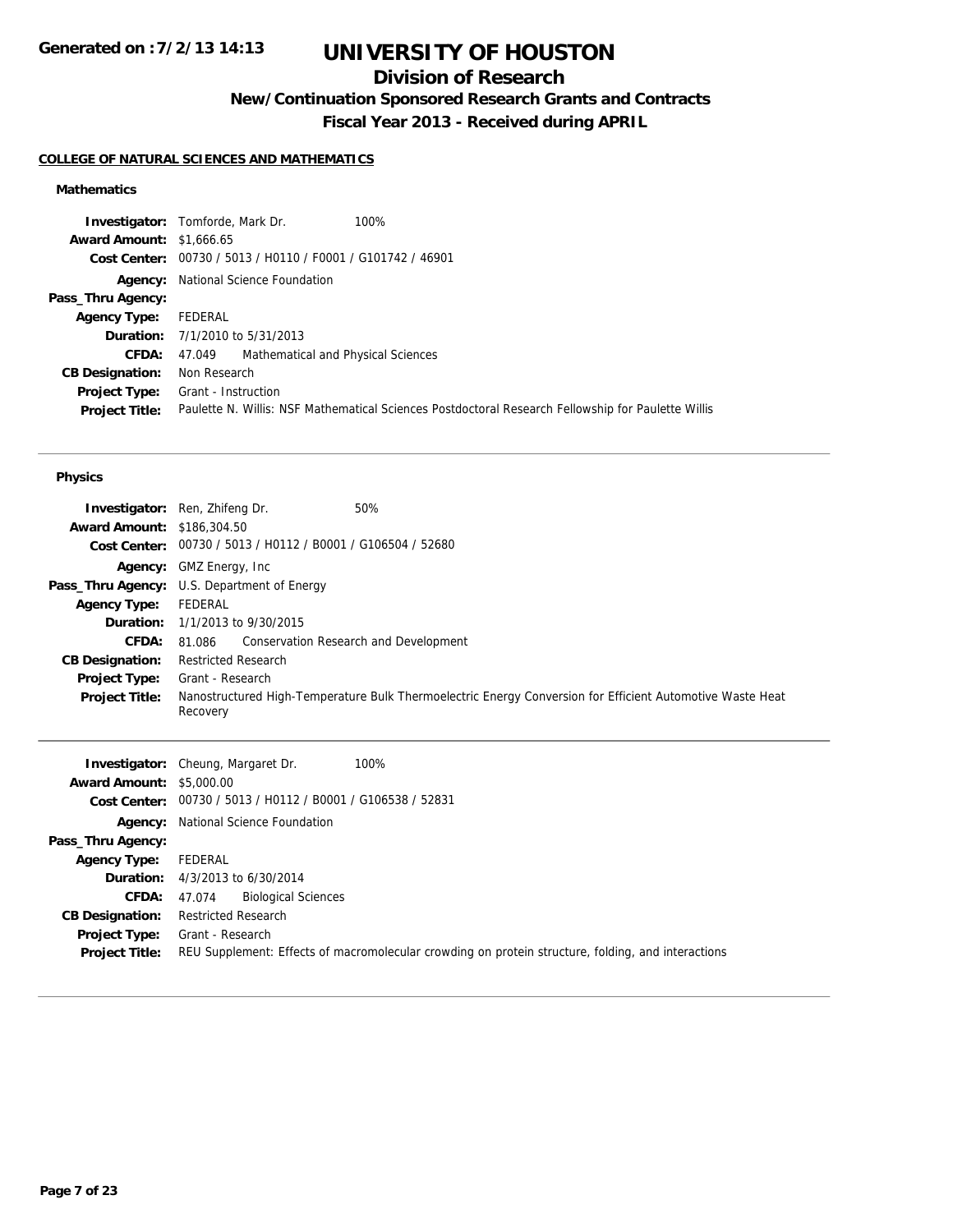## **Division of Research**

**New/Continuation Sponsored Research Grants and Contracts**

**Fiscal Year 2013 - Received during APRIL**

### **COLLEGE OF NATURAL SCIENCES AND MATHEMATICS**

#### **Physics**

|                                  | <b>Investigator:</b> Pinsky, Lawrence S. Dr.<br>50%         |  |
|----------------------------------|-------------------------------------------------------------|--|
| <b>Award Amount: \$12,240.00</b> |                                                             |  |
|                                  | Cost Center: 00730 / 5013 / H0112 / C0001 / G106327 / 52775 |  |
| Agency:                          | University of Notre Dame                                    |  |
| Pass_Thru Agency:                | National Science Foundation                                 |  |
| <b>Agency Type:</b>              | <b>FFDFRAL</b>                                              |  |
|                                  | <b>Duration:</b> 9/1/2012 to 8/31/2013                      |  |
| CFDA:                            | Mathematical and Physical Sciences<br>47.049                |  |
| <b>CB Designation:</b>           | Non Research                                                |  |
| <b>Project Type:</b>             | Grant - Public Service                                      |  |
| <b>Project Title:</b>            | UH Quarknet ProgramFY2013(2012-2013)                        |  |
|                                  |                                                             |  |

| <b>Investigator:</b> Dubois, Robert Dr.              |                                      |                                                             | 50% |
|------------------------------------------------------|--------------------------------------|-------------------------------------------------------------|-----|
| <b>Award Amount:</b>                                 | \$12,240.00                          |                                                             |     |
|                                                      |                                      | Cost Center: 00730 / 5013 / H0112 / C0001 / G106327 / 52775 |     |
|                                                      |                                      | <b>Agency:</b> University of Notre Dame                     |     |
| <b>Pass_Thru Agency:</b> National Science Foundation |                                      |                                                             |     |
| <b>Agency Type:</b>                                  | FEDERAL                              |                                                             |     |
| <b>Duration:</b> 9/1/2012 to 8/31/2013               |                                      |                                                             |     |
| CFDA:                                                | 47.049                               | Mathematical and Physical Sciences                          |     |
| <b>CB Designation:</b>                               | Non Research                         |                                                             |     |
| <b>Project Type:</b>                                 | Grant - Public Service               |                                                             |     |
| <b>Project Title:</b>                                | UH Quarknet ProgramFY2013(2012-2013) |                                                             |     |

| <b>Award Amount: \$10,000.00</b> | <b>Investigator:</b> Bensaoula, Abdelhak Dr.                | 100%                                                                                                          |
|----------------------------------|-------------------------------------------------------------|---------------------------------------------------------------------------------------------------------------|
|                                  | Cost Center: 00730 / 5022 / H0112 / B0001 / G100785 / 45685 |                                                                                                               |
|                                  | <b>Agency:</b> Integrated Micro Sensors, Inc.               |                                                                                                               |
| Pass_Thru Agency:                |                                                             |                                                                                                               |
| <b>Agency Type:</b>              | PROFIT                                                      |                                                                                                               |
| Duration:                        | 12/15/2009 to 6/30/2014                                     |                                                                                                               |
| CFDA:                            |                                                             |                                                                                                               |
| <b>CB Designation:</b>           | <b>Restricted Research</b>                                  |                                                                                                               |
| Project Type:                    | Grant - Research                                            |                                                                                                               |
| <b>Project Title:</b>            | Laser Ablation                                              | Ultra-Strong High-Temperature Bonding of Very Dissimilar Materials Based on Micro-Column Arrays Fabricated by |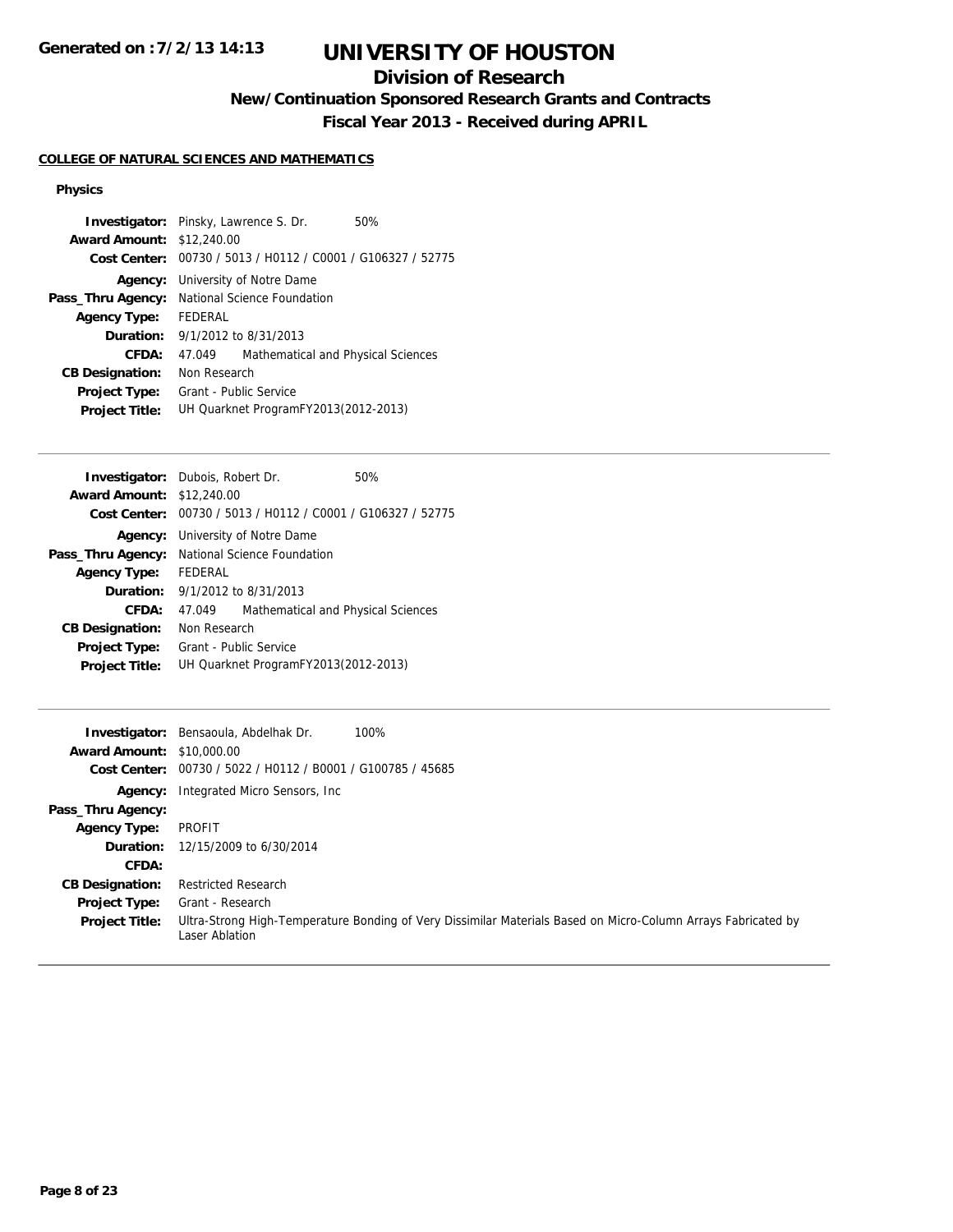## **Division of Research**

**New/Continuation Sponsored Research Grants and Contracts**

**Fiscal Year 2013 - Received during APRIL**

### **COLLEGE OF NATURAL SCIENCES AND MATHEMATICS**

#### **Physics**

|                                  | <b>Investigator:</b> Cheung, Margaret Dr.  | 60%                                            |
|----------------------------------|--------------------------------------------|------------------------------------------------|
| <b>Award Amount: \$53,400.00</b> |                                            |                                                |
| Cost Center:                     |                                            | 00730 / 5014 / H0112 / B0001 / G104626 / 50433 |
| Agency:                          | Texas Higher Education Coordinating Board  |                                                |
| Pass_Thru Agency:                | U.S. Department of Education               |                                                |
| <b>Agency Type:</b>              | <b>FFDFRAL</b>                             |                                                |
|                                  | <b>Duration:</b> $2/1/2012$ to $4/30/2014$ |                                                |
| CFDA:                            | 84.367                                     | Improving Teacher Quality State Grants         |
| <b>CB Designation:</b>           | Non Restricted Research                    |                                                |
| <b>Project Type:</b>             | Grant - Research                           |                                                |
| <b>Project Title:</b>            | Teaching High School Physics Using Inquiry |                                                |

| <b>Investigator:</b> Ren, Zhifeng Dr.              |                            |                                                             | 50%                                                               |
|----------------------------------------------------|----------------------------|-------------------------------------------------------------|-------------------------------------------------------------------|
| <b>Award Amount: \$121,500.00</b>                  |                            |                                                             |                                                                   |
|                                                    |                            | Cost Center: 00730 / 5013 / H0452 / B0001 / G106517 / 52710 |                                                                   |
| Agency:                                            |                            | Massachusetts Institute of Technology                       |                                                                   |
| <b>Pass_Thru Agency:</b> U.S. Department of Energy |                            |                                                             |                                                                   |
| <b>Agency Type:</b>                                | FEDERAL                    |                                                             |                                                                   |
|                                                    |                            | <b>Duration:</b> 12/1/2012 to 7/31/2013                     |                                                                   |
| <b>CFDA:</b>                                       | 81.049                     |                                                             | Office of Energy Research Financial Assistance Program            |
| <b>CB Designation:</b>                             | <b>Restricted Research</b> |                                                             |                                                                   |
| <b>Project Type:</b>                               | Grant - Research           |                                                             |                                                                   |
| <b>Project Title:</b>                              |                            |                                                             | Solid-State Solar-Thermal Energy Conversion Center (S3TEC Center) |
|                                                    |                            |                                                             |                                                                   |

|                        | <b>Investigator:</b> Weglein, Arthur Dr.       | 100% |
|------------------------|------------------------------------------------|------|
| <b>Award Amount:</b>   | \$248,500.00                                   |      |
| Cost Center:           | 00730 / 5022 / H0112 / B0001 / G094786 / 40040 |      |
|                        | <b>Agency:</b> Various Private Profit Agencies |      |
| Pass_Thru Agency:      |                                                |      |
| <b>Agency Type:</b>    | <b>PROFIT</b>                                  |      |
|                        | <b>Duration:</b> $1/1/2007$ to $6/30/2013$     |      |
| CFDA:                  |                                                |      |
| <b>CB Designation:</b> | Restricted Research                            |      |
| <b>Project Type:</b>   | Contract - Research                            |      |
| <b>Project Title:</b>  | Mission-Oriented Seismic Research Program      |      |
|                        |                                                |      |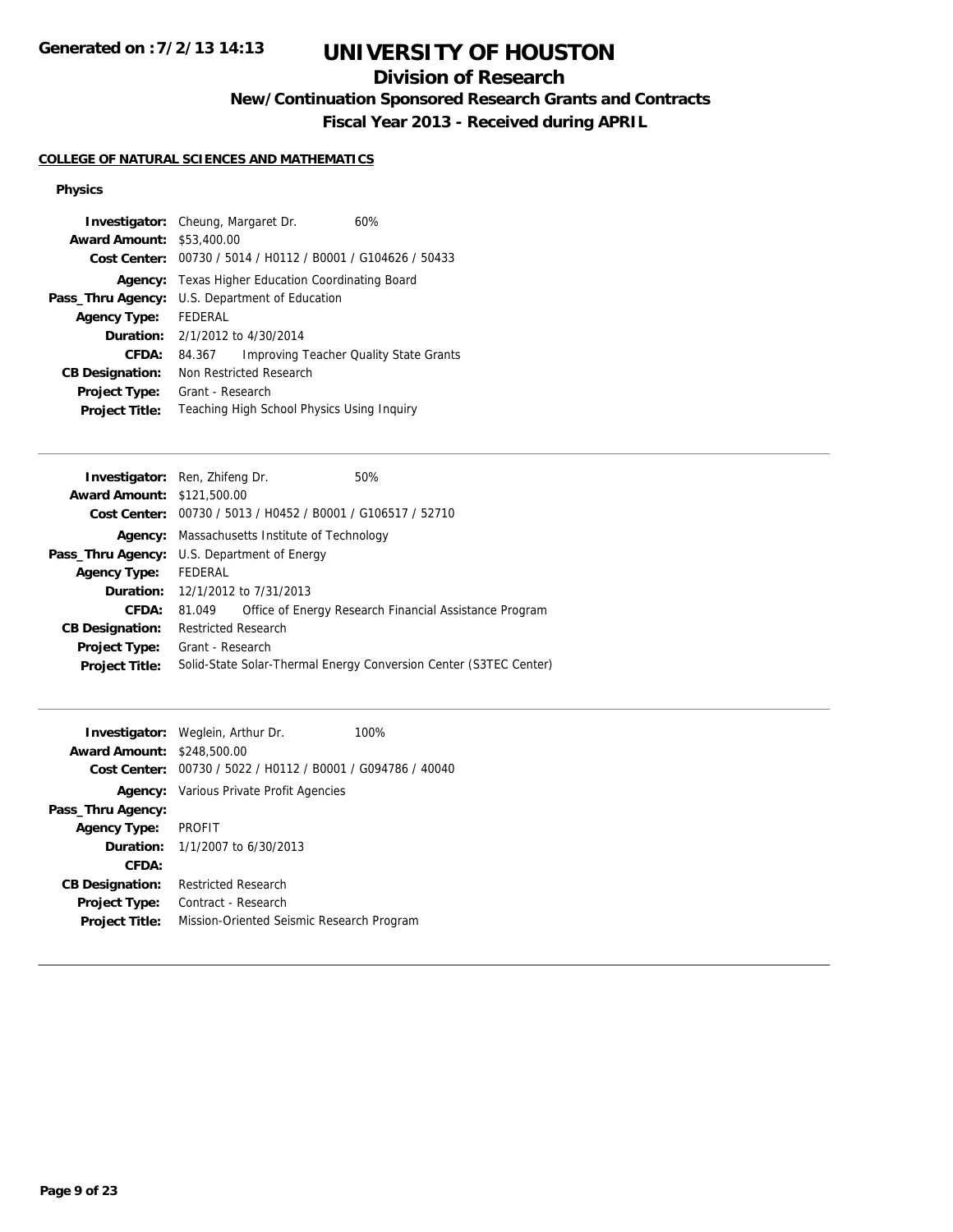## **Division of Research**

**New/Continuation Sponsored Research Grants and Contracts**

**Fiscal Year 2013 - Received during APRIL**

#### **COLLEGE OF NATURAL SCIENCES AND MATHEMATICS**

#### **Physics**

**Investigator:** Weglein, Arthur Dr. 100% **Award Amount:** \$99,400.00 **Cost Center:** 00730 / 5022 / H0112 / B0001 / C106694 / 52863 **Agency:** Various Private Profit Agencies **Pass\_Thru Agency: Agency Type:** PROFIT **Duration:** 1/1/2013 to 12/31/2014 **CFDA: CB Designation:** Restricted Research **Project Type:** Contract - Research **Project Title:** Mission-Oriented Seismic Research Program

|                                  | 100%<br><b>Investigator:</b> Bensaoula, Abdelhak Dr.                                                                                                                    |
|----------------------------------|-------------------------------------------------------------------------------------------------------------------------------------------------------------------------|
| <b>Award Amount: \$50,000.00</b> |                                                                                                                                                                         |
|                                  | Cost Center: 00730 / 5022 / H0112 / B0001 / G104811 / 51208                                                                                                             |
|                                  | <b>Agency:</b> Chevron Energy Technology Company                                                                                                                        |
| Pass_Thru Agency:                |                                                                                                                                                                         |
| <b>Agency Type:</b>              | PROFIT                                                                                                                                                                  |
|                                  | <b>Duration:</b> $6/1/2012$ to $5/31/2013$                                                                                                                              |
| CFDA:                            |                                                                                                                                                                         |
| <b>CB Designation:</b>           | <b>Restricted Research</b>                                                                                                                                              |
| <b>Project Type:</b>             | Contract - Research                                                                                                                                                     |
| <b>Project Title:</b>            | Real scale testing of an optical wireless sensor for pipe temperature, vibration, position, strain and integrity<br>measurement in an oil pipeline system (Smart Joint) |

#### **COLLEGE OF OPTOMETRY**

#### **Optometry, Community**

|                                  | <b>Investigator:</b> Bergmanson, Jan P. G. Dr.<br>100%                  |
|----------------------------------|-------------------------------------------------------------------------|
| <b>Award Amount: \$24,000.00</b> |                                                                         |
|                                  | Cost Center: 00730 / 5022 / H0114 / B0001 / G099822 / 45027             |
|                                  | <b>Agency:</b> Cooper Vision, Inc.                                      |
| Pass_Thru Agency:                |                                                                         |
| <b>Agency Type:</b>              | PROFIT                                                                  |
|                                  | <b>Duration:</b> 8/3/2009 to 8/31/2014                                  |
| CFDA:                            |                                                                         |
| <b>CB Designation:</b>           | <b>Restricted Research</b>                                              |
| <b>Project Type:</b>             | Contract - Research                                                     |
| <b>Project Title:</b>            | Clinical Evaluation of Silicone Hydrogel (SiHy) Contact Lenses CV-09-23 |
|                                  |                                                                         |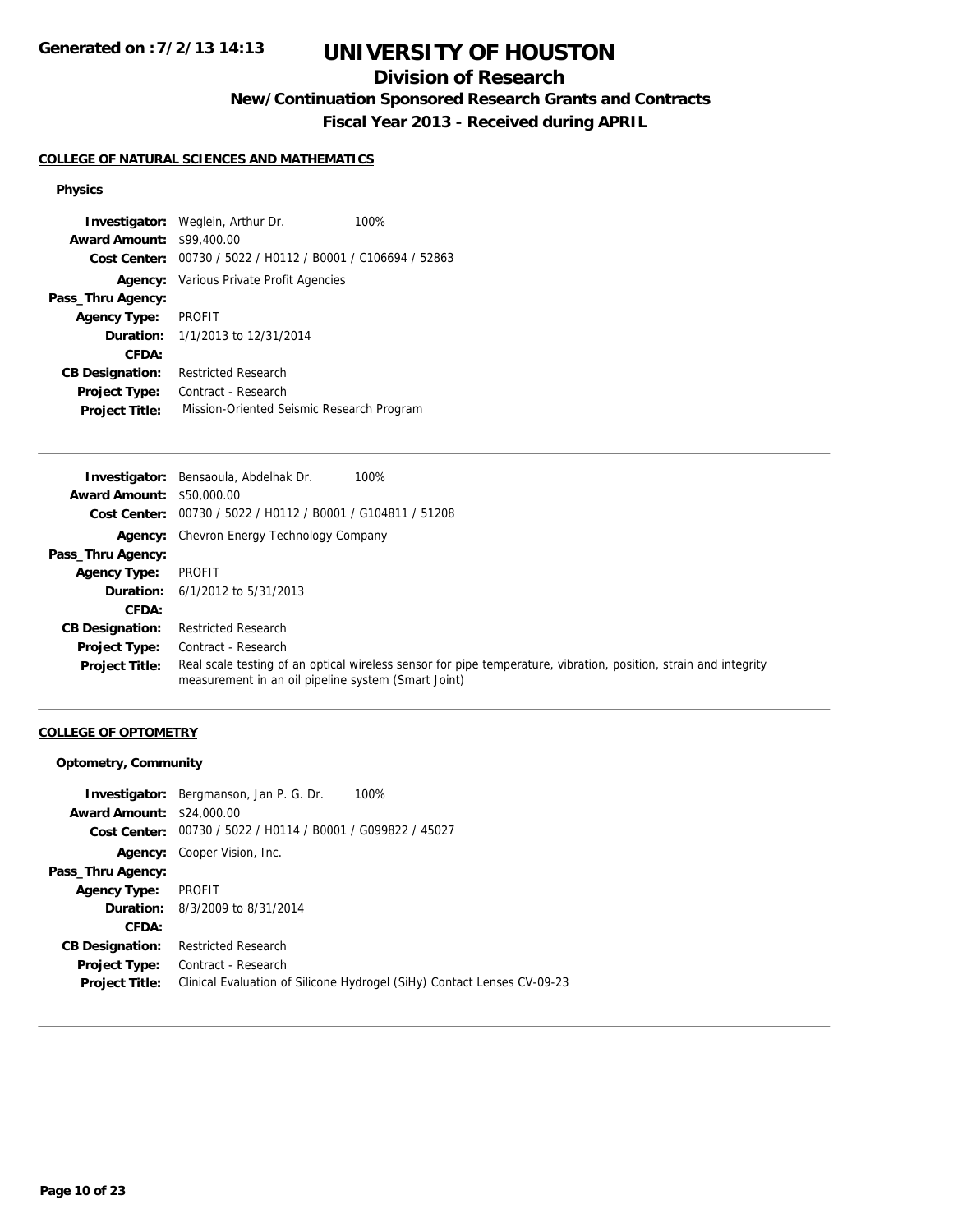## **Division of Research**

**New/Continuation Sponsored Research Grants and Contracts**

**Fiscal Year 2013 - Received during APRIL**

### **COLLEGE OF OPTOMETRY**

### **Optometry, Community**

|                                  | <b>Investigator:</b> Nichols, Jason Dr.        | 50% |
|----------------------------------|------------------------------------------------|-----|
| <b>Award Amount: \$28,146.00</b> |                                                |     |
| Cost Center:                     | 00730 / 5022 / H0114 / B0001 / G106357 / 52506 |     |
|                                  | Agency: Vistakon, Inc.                         |     |
| Pass_Thru Agency:                |                                                |     |
| <b>Agency Type:</b>              | PROFIT                                         |     |
|                                  | <b>Duration:</b> 11/14/2012 to 8/6/2013        |     |
| CFDA:                            |                                                |     |
| <b>CB Designation:</b>           | <b>Restricted Research</b>                     |     |
| <b>Project Type:</b>             | Grant - Research                               |     |
| <b>Project Title:</b>            | Toric Eye Strain and Stability (TESS) Study    |     |

| <b>Investigator:</b> Berntsen, David Dr.       | 50% |
|------------------------------------------------|-----|
| <b>Award Amount:</b><br>\$28,146.00            |     |
| 00730 / 5022 / H0114 / B0001 / G106357 / 52506 |     |
| Vistakon, Inc.                                 |     |
|                                                |     |
| <b>PROFIT</b>                                  |     |
| 11/14/2012 to 8/6/2013<br><b>Duration:</b>     |     |
|                                                |     |
| <b>Restricted Research</b>                     |     |
| Grant - Research                               |     |
| Toric Eye Strain and Stability (TESS) Study    |     |
|                                                |     |

|                                   | <b>Investigator:</b> Smith III, Earl L. Dr.                 | 100% |
|-----------------------------------|-------------------------------------------------------------|------|
| <b>Award Amount: \$104,920.00</b> |                                                             |      |
|                                   | Cost Center: 00730 / 5021 / H0114 / B0001 / G090297 / 35093 |      |
|                                   | <b>Agency:</b> Brien Holden Vision Institute                |      |
| Pass_Thru Agency:                 |                                                             |      |
| Agency Type: UNIVERSITY           |                                                             |      |
|                                   | <b>Duration:</b> $6/1/2004$ to $6/30/2015$                  |      |
| CFDA:                             |                                                             |      |
| <b>CB Designation:</b>            | <b>Restricted Research</b>                                  |      |
| <b>Project Type:</b>              | Special Research Agreement - Research                       |      |
| <b>Project Title:</b>             | Optical Intervention                                        |      |
|                                   |                                                             |      |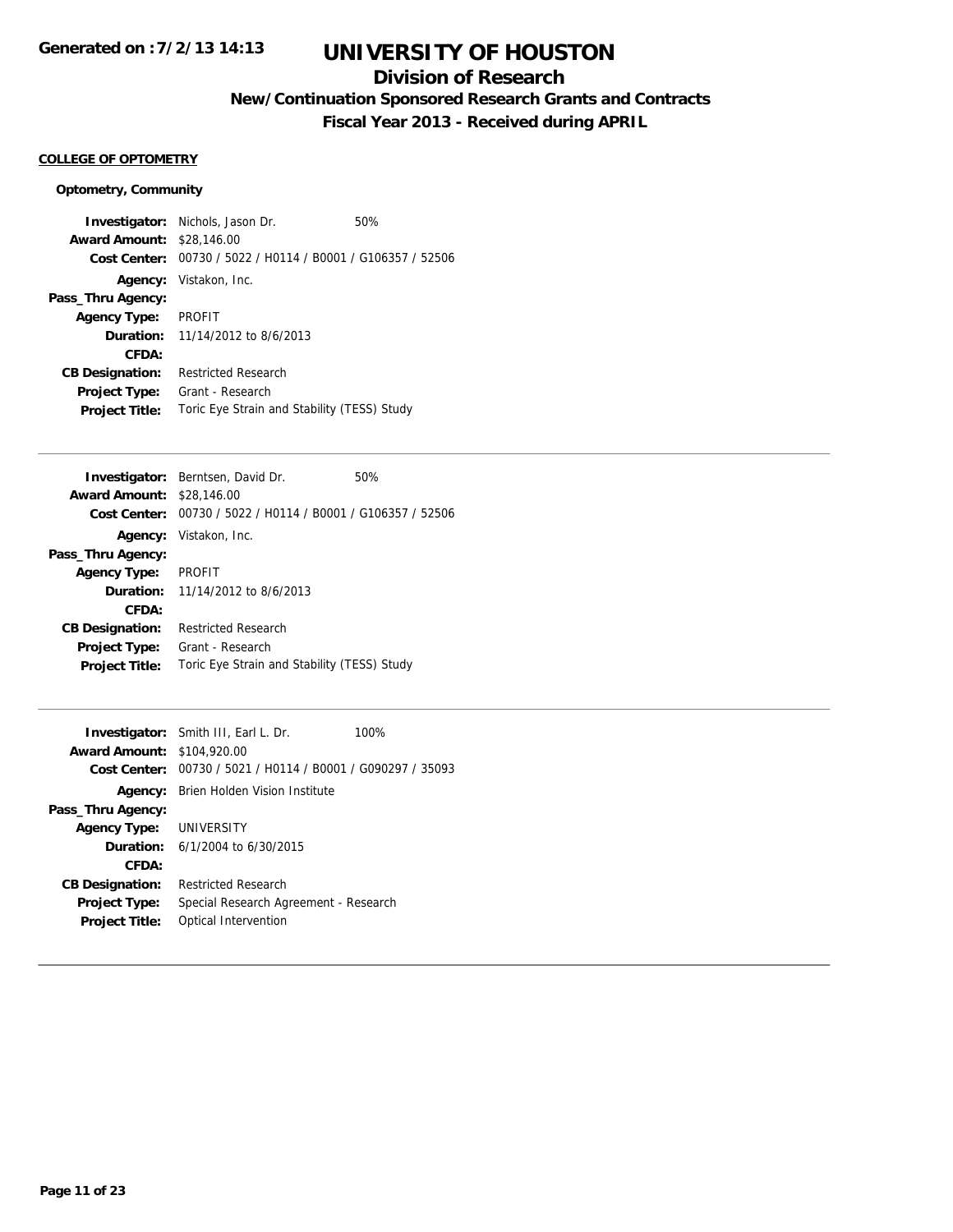## **Division of Research**

**New/Continuation Sponsored Research Grants and Contracts**

**Fiscal Year 2013 - Received during APRIL**

### **COLLEGE OF OPTOMETRY**

### **Optometry, Community**

|                                 | <b>Investigator:</b> Berntsen, David Dr.                    | 50%                                                                                          |
|---------------------------------|-------------------------------------------------------------|----------------------------------------------------------------------------------------------|
| <b>Award Amount: \$2,916.28</b> |                                                             |                                                                                              |
|                                 | Cost Center: 00730 / 5022 / H0114 / B0001 / G105884 / 52121 |                                                                                              |
| Agency:                         | Vistakon, Inc.                                              |                                                                                              |
| Pass_Thru Agency:               |                                                             |                                                                                              |
| <b>Agency Type:</b>             | PROFIT                                                      |                                                                                              |
|                                 | <b>Duration:</b> 10/31/2012 to 6/16/2014                    |                                                                                              |
| CFDA:                           |                                                             |                                                                                              |
| <b>CB Designation:</b>          | <b>Restricted Research</b>                                  |                                                                                              |
| Project Type:                   | Contract - Research                                         |                                                                                              |
| <b>Project Title:</b>           |                                                             | Clinical and Laboratory Evaluation of 3 Contact Lens Materials with 4 Contact Lens Solutions |

|                                 | <b>Investigator:</b> Nichols, Jason Dr.                     | 50%                                                                                          |
|---------------------------------|-------------------------------------------------------------|----------------------------------------------------------------------------------------------|
| <b>Award Amount: \$2,916.28</b> |                                                             |                                                                                              |
|                                 | Cost Center: 00730 / 5022 / H0114 / B0001 / G105884 / 52121 |                                                                                              |
|                                 | Agency: Vistakon, Inc.                                      |                                                                                              |
| Pass_Thru Agency:               |                                                             |                                                                                              |
| <b>Agency Type:</b>             | <b>PROFIT</b>                                               |                                                                                              |
|                                 | <b>Duration:</b> $10/31/2012$ to $6/16/2014$                |                                                                                              |
| CFDA:                           |                                                             |                                                                                              |
| <b>CB Designation:</b>          | <b>Restricted Research</b>                                  |                                                                                              |
| <b>Project Type:</b>            | Contract - Research                                         |                                                                                              |
| <b>Project Title:</b>           |                                                             | Clinical and Laboratory Evaluation of 3 Contact Lens Materials with 4 Contact Lens Solutions |

| <b>Award Amount: \$255,304.00</b>             | 100%<br><b>Investigator:</b> Manny, Ruth E. Dr.<br>Cost Center: 00730 / 5013 / H0114 / B0001 / G105828 / 52211 |
|-----------------------------------------------|----------------------------------------------------------------------------------------------------------------|
| Agency:                                       | National Eye Institute                                                                                         |
| Pass_Thru Agency:                             |                                                                                                                |
| <b>Agency Type:</b>                           | FEDERAL                                                                                                        |
|                                               | <b>Duration:</b> 12/1/2012 to 11/30/2013                                                                       |
| CFDA:                                         | Vision Research<br>93.867                                                                                      |
| <b>CB Designation:</b>                        | <b>Restricted Research</b>                                                                                     |
| <b>Project Type:</b><br><b>Project Title:</b> | Grant - Research<br>Collaborative Observational Study of Myopia in COMET Children (COSMICC2)-UH (Year 15)      |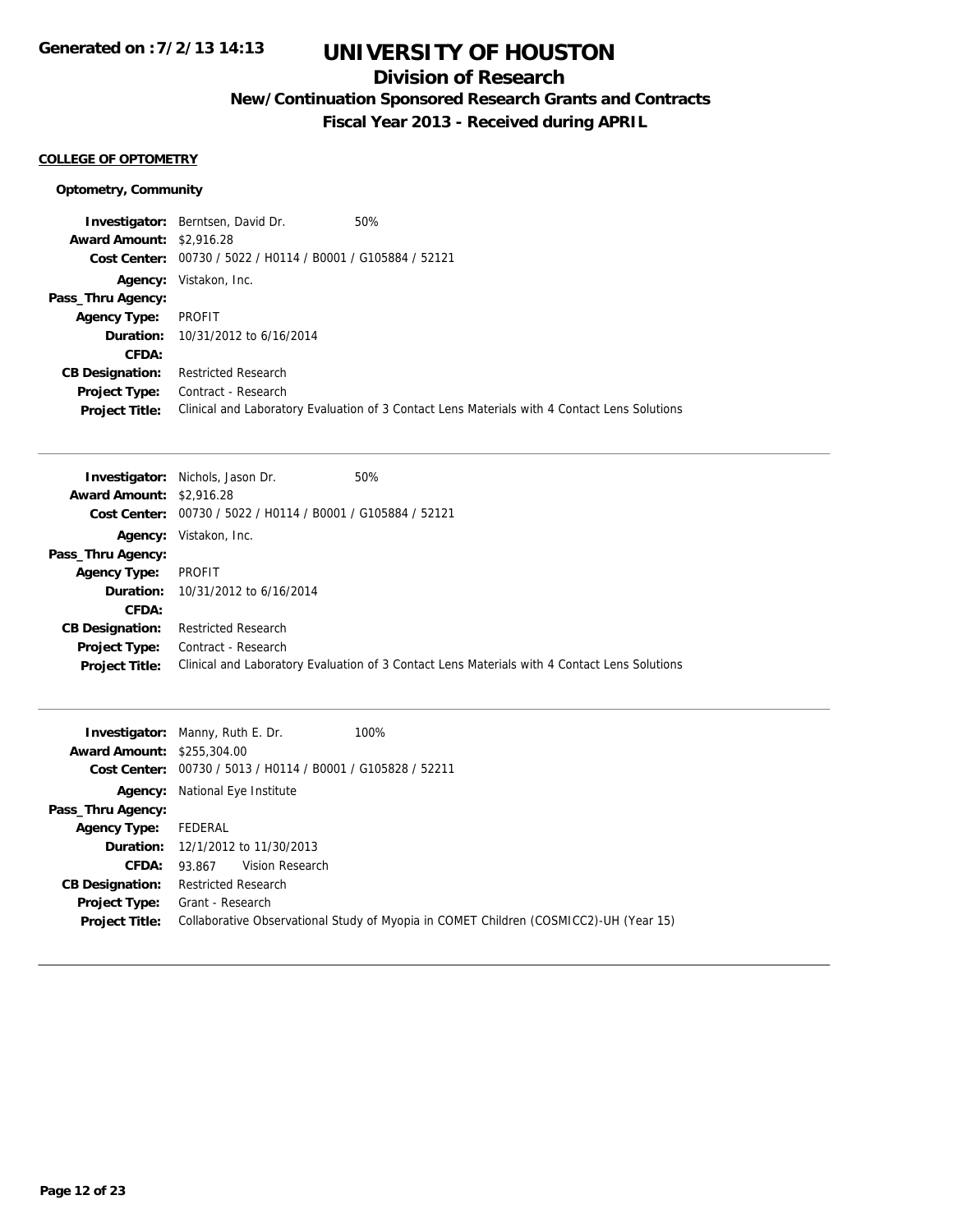## **Division of Research**

**New/Continuation Sponsored Research Grants and Contracts**

**Fiscal Year 2013 - Received during APRIL**

#### **COLLEGE OF OPTOMETRY**

### **Optometry, Community**

|                                 | 30%<br><b>Investigator:</b> Glasser, Adrian Dr.                                                                                                          |
|---------------------------------|----------------------------------------------------------------------------------------------------------------------------------------------------------|
| <b>Award Amount: \$1,096.35</b> |                                                                                                                                                          |
|                                 | Cost Center: 00730 / 5022 / H0114 / B0001 / G105723 / 52027                                                                                              |
|                                 | <b>Agency:</b> Alcon Laboratories                                                                                                                        |
| Pass_Thru Agency:               |                                                                                                                                                          |
| <b>Agency Type:</b>             | PROFIT                                                                                                                                                   |
|                                 | <b>Duration:</b> 10/15/2012 to 4/30/2013                                                                                                                 |
| CFDA:                           |                                                                                                                                                          |
| <b>CB Designation:</b>          | <b>Restricted Research</b>                                                                                                                               |
| Project Type:                   | Grant - Research                                                                                                                                         |
| <b>Project Title:</b>           | GM Alcon Research Ltd - C-12-011 Lens Wobble During a Saccadic Eye Movement and Voluntary Accommodation in<br>Adult Presbyopes and Pseudophakic Subjects |

|                                 | 70%<br><b>Investigator:</b> Stevenson, Scott B. Dr.                                                                                                      |
|---------------------------------|----------------------------------------------------------------------------------------------------------------------------------------------------------|
| <b>Award Amount: \$2,558.15</b> |                                                                                                                                                          |
| <b>Cost Center:</b>             | 00730 / 5022 / H0114 / B0001 / G105723 / 52027                                                                                                           |
|                                 | <b>Agency:</b> Alcon Laboratories                                                                                                                        |
| Pass_Thru Agency:               |                                                                                                                                                          |
| <b>Agency Type:</b>             | <b>PROFIT</b>                                                                                                                                            |
| <b>Duration:</b>                | 10/15/2012 to 4/30/2013                                                                                                                                  |
| CFDA:                           |                                                                                                                                                          |
| <b>CB Designation:</b>          | <b>Restricted Research</b>                                                                                                                               |
| Project Type:                   | Grant - Research                                                                                                                                         |
| <b>Project Title:</b>           | GM Alcon Research Ltd - C-12-011 Lens Wobble During a Saccadic Eye Movement and Voluntary Accommodation in<br>Adult Presbyopes and Pseudophakic Subjects |

### **COLLEGE OF PHARMACY**

### **Clinical Sciences and Administration**

|                                       | 90%<br><b>Investigator:</b> Prince, Randall A. Dr.                                                              |
|---------------------------------------|-----------------------------------------------------------------------------------------------------------------|
| <b>Award Amount: \$11,340.00</b>      |                                                                                                                 |
|                                       | Cost Center: 00730 / 5022 / H0118 / B0001 / G105670 / 52850                                                     |
|                                       | <b>Agency:</b> University of Texas MD Anderson Cancer Center                                                    |
| Pass_Thru Agency: Durata Therapeutics |                                                                                                                 |
| <b>Agency Type:</b>                   | PROFIT                                                                                                          |
|                                       | <b>Duration:</b> 3/14/2013 to 3/14/2015                                                                         |
| CFDA:                                 |                                                                                                                 |
| <b>CB Designation:</b>                | <b>Restricted Research</b>                                                                                      |
| Project Type:                         | Grant - Research                                                                                                |
| <b>Project Title:</b>                 | In-vitro Activity of Dalbavancin and Comparator Agents Against Gram-Positive Isolates From Patients with Cancer |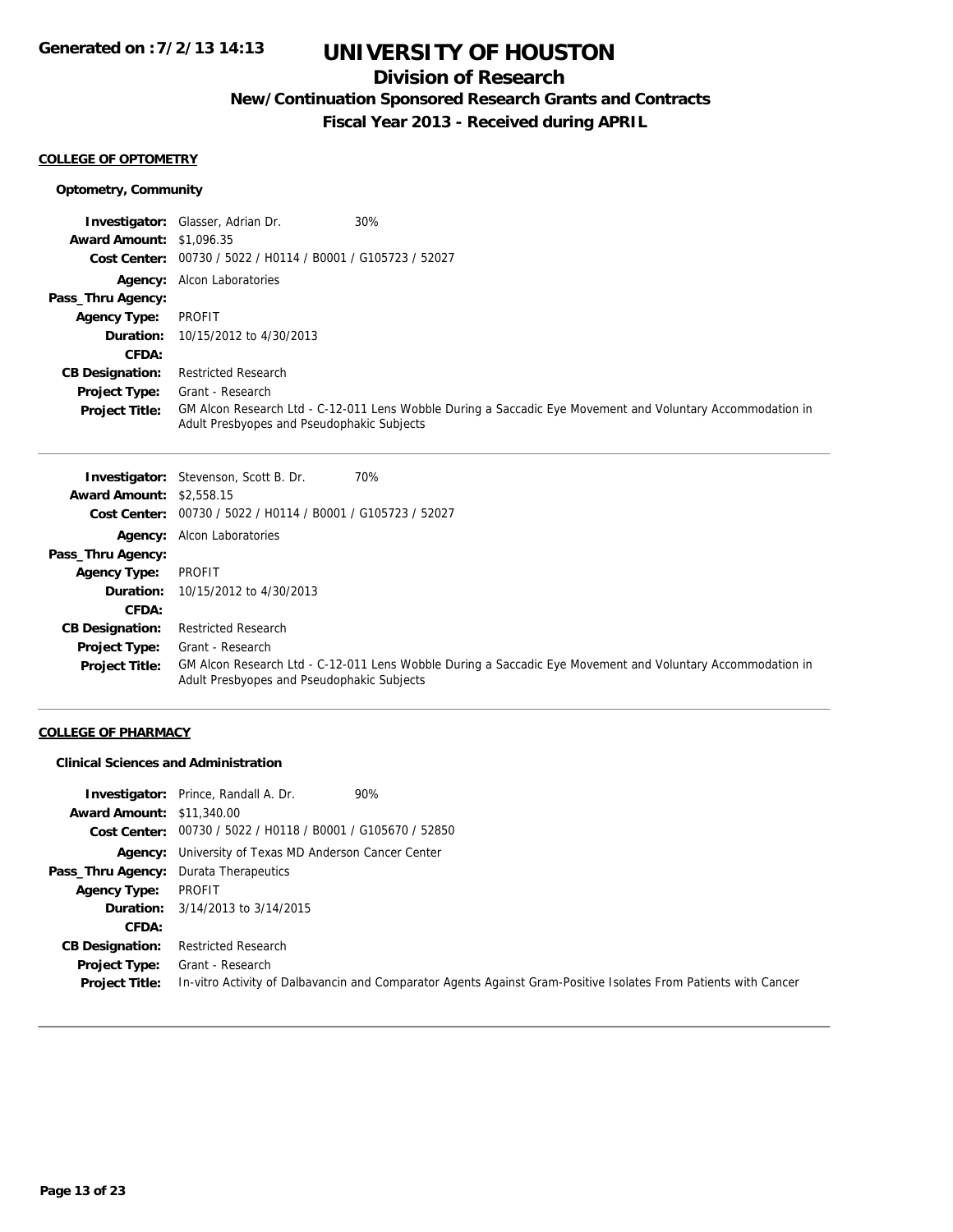## **Division of Research**

**New/Continuation Sponsored Research Grants and Contracts**

**Fiscal Year 2013 - Received during APRIL**

#### **COLLEGE OF PHARMACY**

#### **Clinical Sciences and Administration**

|                                              | 10%<br><b>Investigator:</b> Coyle, Elizabeth Dr.                                                                |
|----------------------------------------------|-----------------------------------------------------------------------------------------------------------------|
| <b>Award Amount: \$1,260.00</b>              |                                                                                                                 |
|                                              | Cost Center: 00730 / 5022 / H0118 / B0001 / G105670 / 52850                                                     |
|                                              | <b>Agency:</b> University of Texas MD Anderson Cancer Center                                                    |
| <b>Pass_Thru Agency:</b> Durata Therapeutics |                                                                                                                 |
| <b>Agency Type:</b>                          | PROFIT                                                                                                          |
|                                              | <b>Duration:</b> 3/14/2013 to 3/14/2015                                                                         |
| CFDA:                                        |                                                                                                                 |
| <b>CB Designation:</b>                       | <b>Restricted Research</b>                                                                                      |
| Project Type:                                | Grant - Research                                                                                                |
| <b>Project Title:</b>                        | In-vitro Activity of Dalbavancin and Comparator Agents Against Gram-Positive Isolates From Patients with Cancer |

#### **Pharmacological and Pharmaceutical Sciences**

| <b>Investigator:</b> Hu, Ming Dr. |                            |                                                             | 100%                                                            |
|-----------------------------------|----------------------------|-------------------------------------------------------------|-----------------------------------------------------------------|
| <b>Award Amount: \$290.148.00</b> |                            |                                                             |                                                                 |
|                                   |                            | Cost Center: 00730 / 5013 / H0117 / B0001 / G105709 / 51558 |                                                                 |
| Agency:                           |                            | Medical College of Wisconsin                                |                                                                 |
| Pass_Thru Agency:                 |                            |                                                             | National Center for Complementary and Alternative Medicine      |
| <b>Agency Type:</b>               | FEDERAL                    |                                                             |                                                                 |
|                                   |                            | <b>Duration:</b> 9/1/2012 to 8/31/2013                      |                                                                 |
| CFDA:                             | 93.213                     |                                                             | Research and Training in Complementary and Alternative Medicine |
| <b>CB Designation:</b>            | <b>Restricted Research</b> |                                                             |                                                                 |
| <b>Project Type:</b>              | Grant - Research           |                                                             |                                                                 |
| <b>Project Title:</b>             |                            |                                                             | Chemoprevention of Lung Cancer with Red Ginseng Extracts        |
|                                   |                            |                                                             |                                                                 |

### **CULLEN COLLEGE OF ENGINEERING**

### **Chemical Engineering**

|                                 | <b>Investigator:</b> Vekilov, Peter Dr.        | 100%                                                                 |
|---------------------------------|------------------------------------------------|----------------------------------------------------------------------|
| <b>Award Amount: \$6,000.00</b> |                                                |                                                                      |
| Cost Center:                    | 00730 / 5013 / H0107 / B0001 / G106537 / 52942 |                                                                      |
| Agency:                         | National Science Foundation                    |                                                                      |
| Pass_Thru Agency:               |                                                |                                                                      |
| <b>Agency Type:</b>             | FEDERAL                                        |                                                                      |
|                                 | <b>Duration:</b> 4/12/2013 to 11/30/2015       |                                                                      |
| CFDA:                           | <b>Biological Sciences</b><br>47.074           |                                                                      |
| <b>CB Designation:</b>          | <b>Restricted Research</b>                     |                                                                      |
| <b>Project Type:</b>            | Grant - Research                               |                                                                      |
| <b>Project Title:</b>           |                                                | REU Supplement: Kinetically-stabilized mesoscopic protein aggregates |
|                                 |                                                |                                                                      |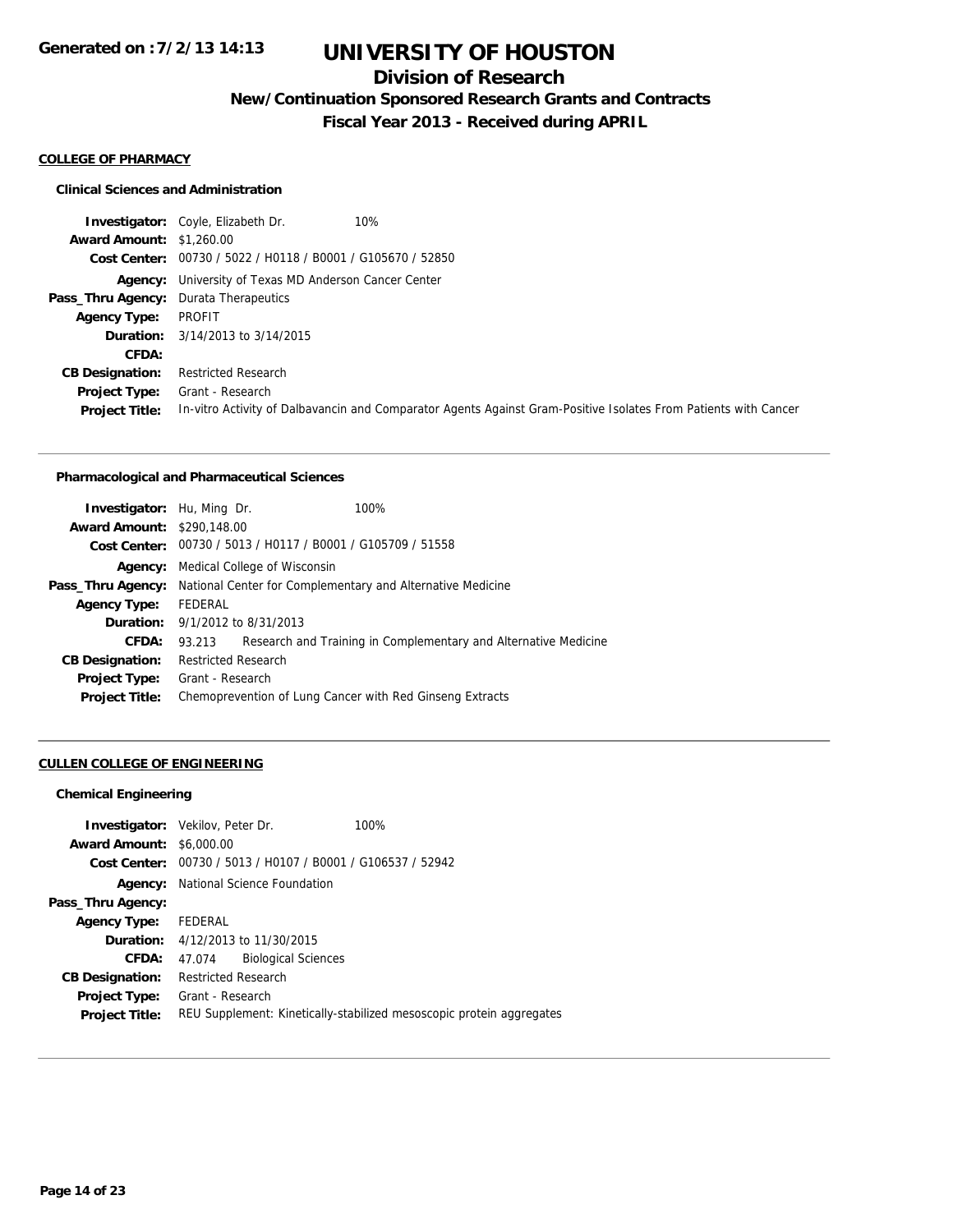## **Division of Research**

**New/Continuation Sponsored Research Grants and Contracts**

**Fiscal Year 2013 - Received during APRIL**

### **CULLEN COLLEGE OF ENGINEERING**

### **Chemical Engineering**

| <b>Investigator:</b> Vekilov, Peter Dr. |                            |                                                             | 50%                                                      |
|-----------------------------------------|----------------------------|-------------------------------------------------------------|----------------------------------------------------------|
| <b>Award Amount:</b>                    | \$3,000.00                 |                                                             |                                                          |
|                                         |                            | Cost Center: 00730 / 5013 / H0107 / B0001 / G105354 / 52177 |                                                          |
| Agency:                                 |                            | National Science Foundation                                 |                                                          |
| Pass_Thru Agency:                       |                            |                                                             |                                                          |
| <b>Agency Type:</b>                     | FEDERAL                    |                                                             |                                                          |
|                                         |                            | Duration: 12/1/2012 to 11/30/2015                           |                                                          |
| CFDA:                                   | 47.074                     | <b>Biological Sciences</b>                                  |                                                          |
| <b>CB Designation:</b>                  | <b>Restricted Research</b> |                                                             |                                                          |
| <b>Project Type:</b>                    | Grant - Research           |                                                             |                                                          |
| <b>Project Title:</b>                   |                            |                                                             | Kinetically stabilized mesoscopic aggregates of proteins |

|                                  | <b>Investigator:</b> Vekilov, Peter Dr.                     | 100%                                                                                               |
|----------------------------------|-------------------------------------------------------------|----------------------------------------------------------------------------------------------------|
| <b>Award Amount: \$99,999.00</b> |                                                             |                                                                                                    |
|                                  | Cost Center: 00730 / 5013 / H0067 / B0001 / G106128 / 52738 |                                                                                                    |
|                                  |                                                             | <b>Agency:</b> NASA - National Aeronautics and Space Administration - Marshall Space Flight Center |
| Pass_Thru Agency:                |                                                             |                                                                                                    |
| <b>Agency Type:</b>              | FEDERAL                                                     |                                                                                                    |
|                                  | <b>Duration:</b> 11/6/2012 to 12/31/2013                    |                                                                                                    |
| CFDA:                            | Space Operations<br>43.007                                  |                                                                                                    |
| <b>CB Designation:</b>           | <b>Restricted Research</b>                                  |                                                                                                    |
| Project Type:                    | Grant - Research                                            |                                                                                                    |
| <b>Project Title:</b>            |                                                             | Solution convection and the nucleation precursors in solution crystallization                      |
|                                  |                                                             |                                                                                                    |

| <b>Investigator:</b> Stein, Gila Dr.<br><b>Award Amount: \$46,473.57</b> |                            | Cost Center: 00730 / 5013 / H0070 / B0001 / G105770 / 52673 | 33%                                                                  |
|--------------------------------------------------------------------------|----------------------------|-------------------------------------------------------------|----------------------------------------------------------------------|
| Agency:                                                                  |                            | National Science Foundation                                 |                                                                      |
| Pass_Thru Agency:                                                        |                            |                                                             |                                                                      |
| <b>Agency Type:</b>                                                      | FEDERAL                    |                                                             |                                                                      |
| <b>Duration:</b> $4/1/2013$ to $3/31/2016$                               |                            |                                                             |                                                                      |
| CFDA:                                                                    | 47.041                     | <b>Engineering Grants</b>                                   |                                                                      |
| <b>CB Designation:</b>                                                   | <b>Restricted Research</b> |                                                             |                                                                      |
| <b>Project Type:</b>                                                     | Grant - Research           |                                                             |                                                                      |
| <b>Project Title:</b>                                                    |                            |                                                             | REU Site: Innovations in Nanotechnology at the University of Houston |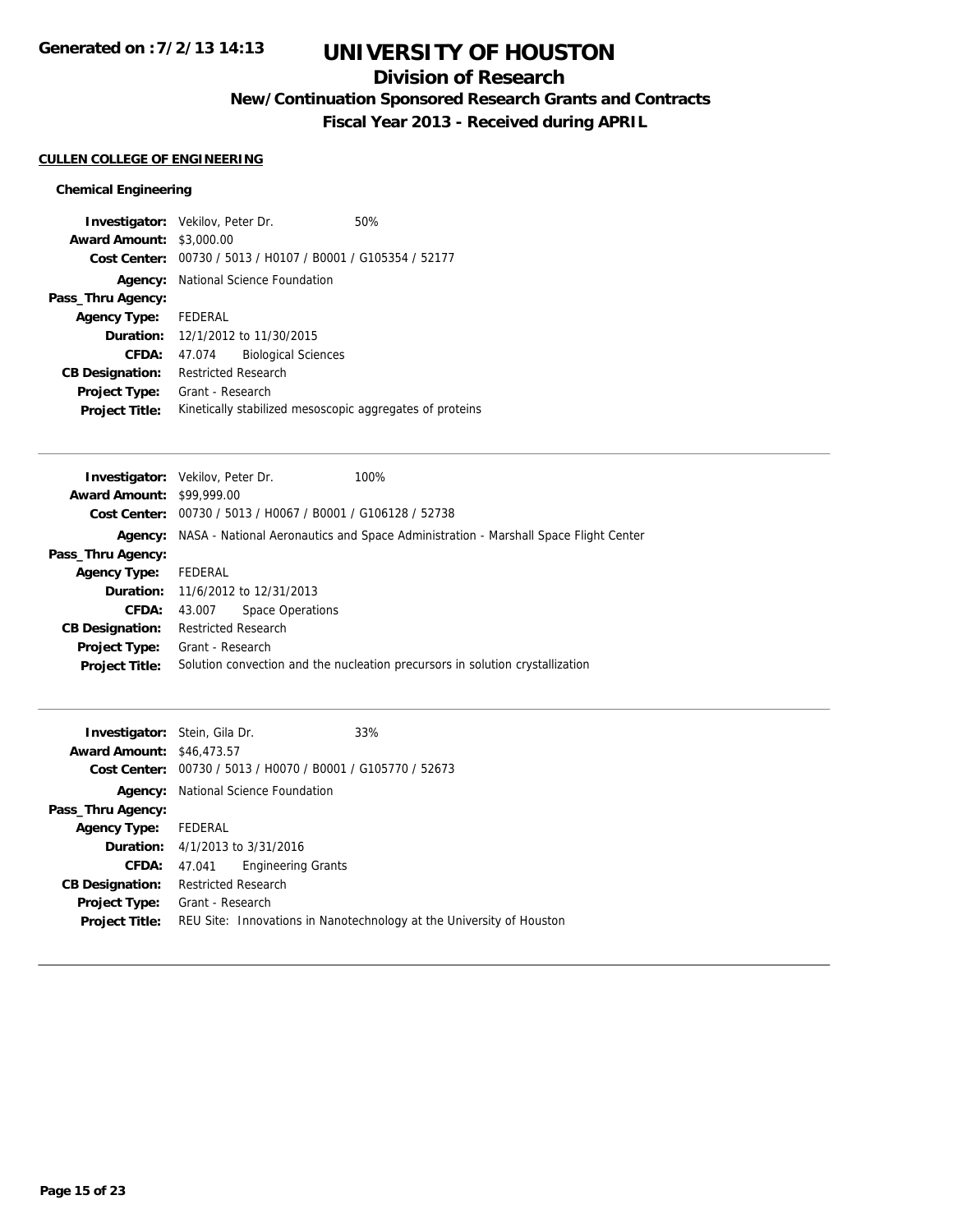# **UNIVERSITY OF HOUSTON**

## **Division of Research**

**New/Continuation Sponsored Research Grants and Contracts**

**Fiscal Year 2013 - Received during APRIL**

### **CULLEN COLLEGE OF ENGINEERING**

### **Electrical & Computer Engineering**

| <b>Investigator:</b> Han, Zhu Dr. |                                            | 100%                                                                                    |
|-----------------------------------|--------------------------------------------|-----------------------------------------------------------------------------------------|
| <b>Award Amount: \$80,000.00</b>  |                                            |                                                                                         |
|                                   |                                            | Cost Center: 00730 / 5013 / H0070 / B0001 / G099651 / 45949                             |
|                                   | <b>Agency:</b> National Science Foundation |                                                                                         |
| Pass_Thru Agency:                 |                                            |                                                                                         |
| <b>Agency Type:</b>               | FEDERAL                                    |                                                                                         |
|                                   | <b>Duration:</b> 3/1/2010 to 2/28/2015     |                                                                                         |
| CFDA:                             | 47.070                                     | Computer and Information Science and Engineering (CISE)                                 |
| <b>CB Designation:</b>            | <b>Restricted Research</b>                 |                                                                                         |
| Project Type:                     | Grant - Research                           |                                                                                         |
| <b>Project Title:</b>             |                                            | <b>CAREER: Mutual Benefit in Cognitive Radio Networks: A Coalitional Game Framework</b> |
|                                   |                                            |                                                                                         |

| Investigator: Han, Zhu Dr. |                                                             | 50% |
|----------------------------|-------------------------------------------------------------|-----|
| <b>Award Amount:</b>       | \$50,000.00                                                 |     |
|                            | Cost Center: 00730 / 5022 / H0070 / B0001 / C106110 / 52272 |     |
|                            | <b>Agency:</b> Various Private Profit Agencies              |     |
| Pass_Thru Agency:          |                                                             |     |
| <b>Agency Type:</b>        | <b>PROFIT</b>                                               |     |
|                            | <b>Duration:</b> 1/15/2013 to 1/14/2014                     |     |
| CFDA:                      |                                                             |     |
| <b>CB Designation:</b>     | Restricted Research                                         |     |
| <b>Project Type:</b>       | Grant - Research                                            |     |
| <b>Project Title:</b>      | Electric Power Analytics Consortium (EPAC)                  |     |
|                            |                                                             |     |

| Investigator: Khodaei, Amin |                                                | 50% |
|-----------------------------|------------------------------------------------|-----|
| <b>Award Amount:</b>        | \$50,000.00                                    |     |
| Cost Center:                | 00730 / 5022 / H0070 / B0001 / C106110 / 52272 |     |
|                             | <b>Agency:</b> Various Private Profit Agencies |     |
| Pass_Thru Agency:           |                                                |     |
| <b>Agency Type:</b>         | <b>PROFIT</b>                                  |     |
|                             | <b>Duration:</b> 1/15/2013 to 1/14/2014        |     |
| CFDA:                       |                                                |     |
| <b>CB Designation:</b>      | <b>Restricted Research</b>                     |     |
| <b>Project Type:</b>        | Grant - Research                               |     |
| <b>Project Title:</b>       | Electric Power Analytics Consortium (EPAC)     |     |
|                             |                                                |     |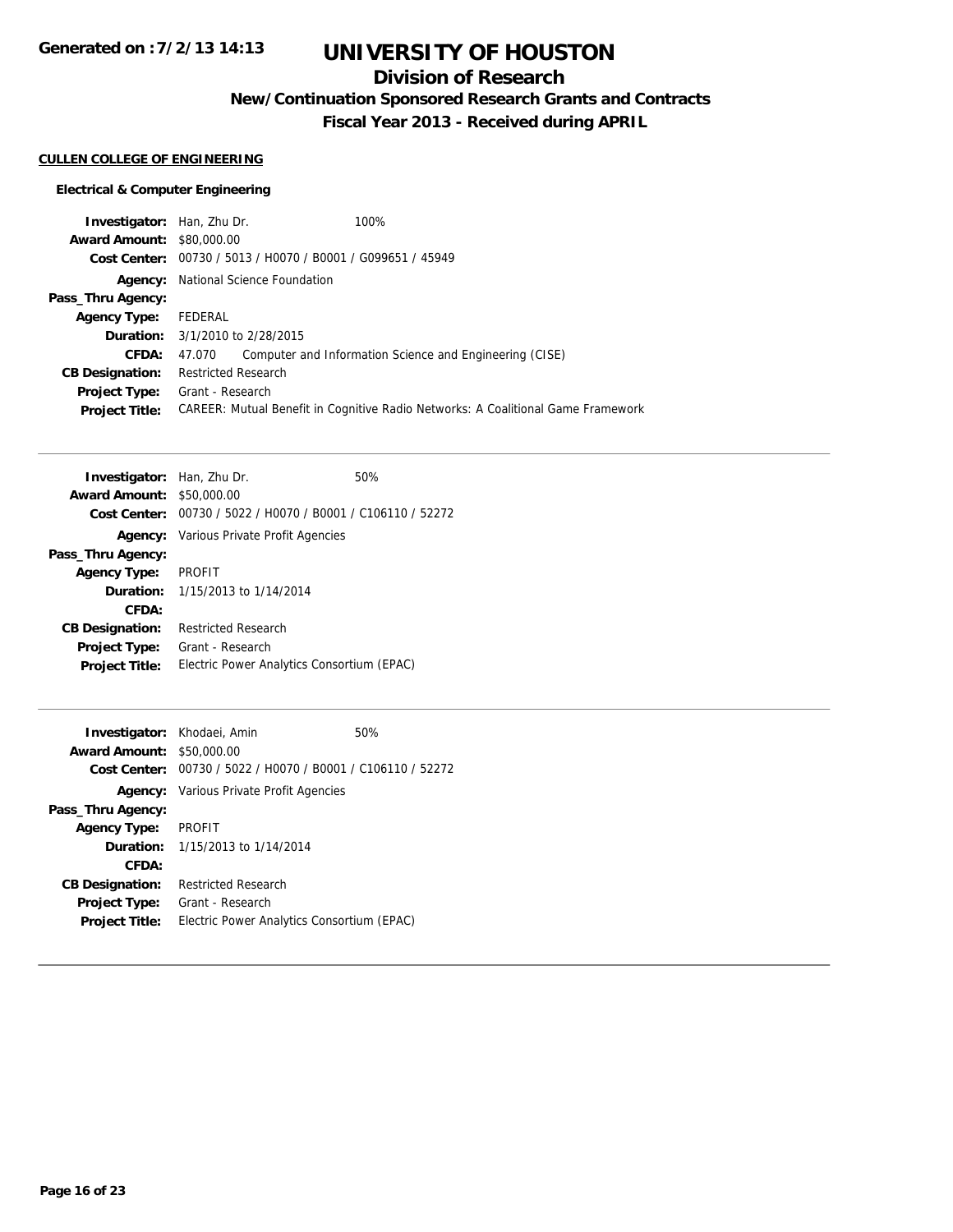# **UNIVERSITY OF HOUSTON**

## **Division of Research**

**New/Continuation Sponsored Research Grants and Contracts**

**Fiscal Year 2013 - Received during APRIL**

#### **CULLEN COLLEGE OF ENGINEERING**

#### **Electrical & Computer Engineering**

**Investigator:** Claydon, Frank Dr. 34% **Award Amount:** \$47,881.86 **Cost Center:** 00730 / 5013 / H0070 / B0001 / G105770 / 52673 **Agency:** National Science Foundation **Pass\_Thru Agency: Agency Type:** FEDERAL **Duration:** 4/1/2013 to 3/31/2016 **CFDA:** 47.041 Engineering Grants **CB Designation:** Restricted Research **Project Type:** Grant - Research **Project Title:** REU Site: Innovations in Nanotechnology at the University of Houston

| <b>Investigator:</b> Long, Stuart A. Dr. |                            |                                                             | 33%                                                                  |
|------------------------------------------|----------------------------|-------------------------------------------------------------|----------------------------------------------------------------------|
| <b>Award Amount: \$46,473.57</b>         |                            |                                                             |                                                                      |
|                                          |                            | Cost Center: 00730 / 5013 / H0070 / B0001 / G105770 / 52673 |                                                                      |
|                                          |                            | <b>Agency:</b> National Science Foundation                  |                                                                      |
| Pass_Thru Agency:                        |                            |                                                             |                                                                      |
| Agency Type:                             | FEDERAL                    |                                                             |                                                                      |
|                                          |                            | <b>Duration:</b> $4/1/2013$ to $3/31/2016$                  |                                                                      |
| CFDA:                                    | 47.041                     | <b>Engineering Grants</b>                                   |                                                                      |
| <b>CB Designation:</b>                   | <b>Restricted Research</b> |                                                             |                                                                      |
| <b>Project Type:</b>                     | Grant - Research           |                                                             |                                                                      |
| <b>Project Title:</b>                    |                            |                                                             | REU Site: Innovations in Nanotechnology at the University of Houston |
|                                          |                            |                                                             |                                                                      |

#### **Industrial Engineering**

| Investigator: Lim, Gino Dr.      | 100%                                                                   |
|----------------------------------|------------------------------------------------------------------------|
| <b>Award Amount: \$40,218.65</b> |                                                                        |
|                                  | Cost Center: 00730 / 5021 / H0072 / B0001 / G104012 / 52200            |
|                                  | <b>Agency:</b> Texas Engineering Experiment Station                    |
|                                  | <b>Pass_Thru Agency:</b> Qatar National Research Fund                  |
| Agency Type: FOUNDATION          |                                                                        |
|                                  | <b>Duration:</b> 3/15/2012 to 3/15/2015                                |
| CFDA:                            |                                                                        |
| <b>CB Designation:</b>           | <b>Restricted Research</b>                                             |
| <b>Project Type:</b>             | Grant - Research                                                       |
| <b>Project Title:</b>            | Risk Analysis and Efficient Logistics for Maritime Ports and Waterways |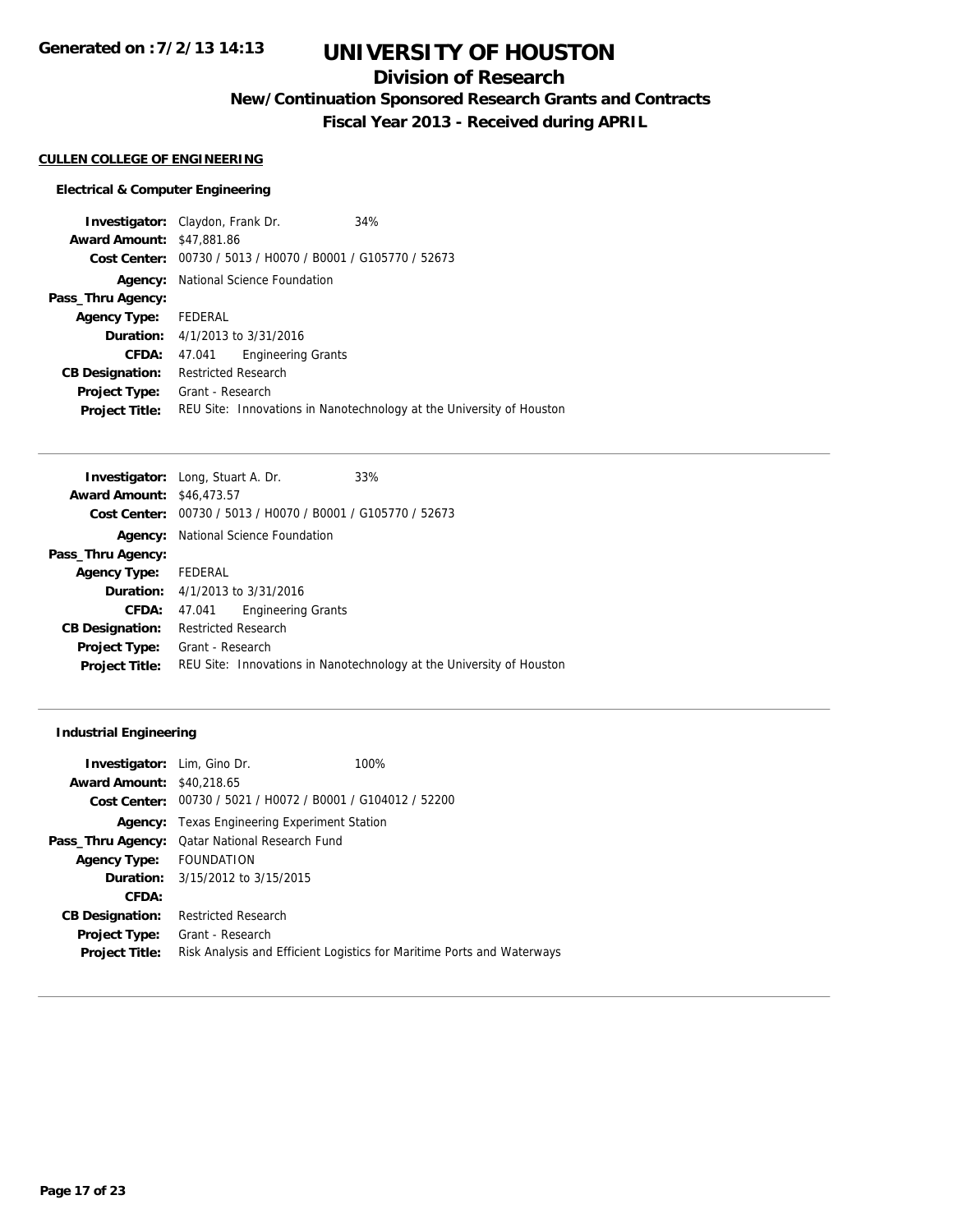# **UNIVERSITY OF HOUSTON**

## **Division of Research**

**New/Continuation Sponsored Research Grants and Contracts**

**Fiscal Year 2013 - Received during APRIL**

#### **CULLEN COLLEGE OF ENGINEERING**

### **Mechanical Engineering**

|                                  | <b>Investigator:</b> Masson, Philippe Dr.                   | 90%                                                                                      |
|----------------------------------|-------------------------------------------------------------|------------------------------------------------------------------------------------------|
| <b>Award Amount: \$45,000.00</b> |                                                             |                                                                                          |
|                                  | Cost Center: 00730 / 5013 / H0073 / B0001 / G106659 / 52823 |                                                                                          |
|                                  |                                                             | Agency: U.S. Department of Energy - Advanced Research Projects Agency. Energy (ARPA.E)   |
| Pass_Thru Agency:                |                                                             |                                                                                          |
| <b>Agency Type:</b>              | FEDERAL                                                     |                                                                                          |
|                                  | <b>Duration:</b> 1/10/2013 to 9/30/2013                     |                                                                                          |
| <b>CFDA:</b>                     |                                                             | 81.135 Advanced Research and Projects Agency - Energy Financial                          |
| <b>CB Designation:</b>           | <b>Restricted Research</b>                                  |                                                                                          |
|                                  | <b>Project Type:</b> Co-Op Agreement - Research             |                                                                                          |
| <b>Project Title:</b>            |                                                             | High Performance Low Cost Superconducting Wires and Coils for High Power Wind Generators |

|                                 | <b>Investigator:</b> Selvamanickam, Venkat Dr.<br>10%                                    |
|---------------------------------|------------------------------------------------------------------------------------------|
| <b>Award Amount: \$5,000.00</b> |                                                                                          |
|                                 | Cost Center: 00730 / 5013 / H0073 / B0001 / G106659 / 52823                              |
| Agency:                         | U.S. Department of Energy - Advanced Research Projects Agency. Energy (ARPA.E)           |
| Pass_Thru Agency:               |                                                                                          |
| <b>Agency Type:</b>             | FEDERAL                                                                                  |
|                                 | <b>Duration:</b> $1/10/2013$ to $9/30/2013$                                              |
| <b>CFDA:</b>                    | Advanced Research and Projects Agency - Energy Financial<br>81.135                       |
| <b>CB Designation:</b>          | <b>Restricted Research</b>                                                               |
| Project Type:                   | Co-Op Agreement - Research                                                               |
| <b>Project Title:</b>           | High Performance Low Cost Superconducting Wires and Coils for High Power Wind Generators |

|                                  | <b>Investigator:</b> Franchek, Matthew Dr.<br>50%                                 |  |  |
|----------------------------------|-----------------------------------------------------------------------------------|--|--|
| <b>Award Amount: \$67,387.50</b> |                                                                                   |  |  |
|                                  | Cost Center: 00730 / 5045 / H0073 / B0001 / G103841 / 52317                       |  |  |
|                                  | <b>Agency:</b> University of Texas Medical Branch at Galveston                    |  |  |
|                                  | <b>Pass_Thru Agency:</b> U.S. Navy Office of Naval Research                       |  |  |
| <b>Agency Type:</b>              | FEDERAL                                                                           |  |  |
|                                  | <b>Duration:</b> 8/27/2012 to 9/15/2013                                           |  |  |
| <b>CFDA:</b>                     | Basic and Applied Scientific Research<br>12.300                                   |  |  |
| <b>CB Designation:</b>           | <b>Restricted Research</b>                                                        |  |  |
| Project Type:                    | Contract - Research                                                               |  |  |
| <b>Project Title:</b>            | Modeling and Control for Optimized Fluid and Drug Delivery in Trauma Patient Care |  |  |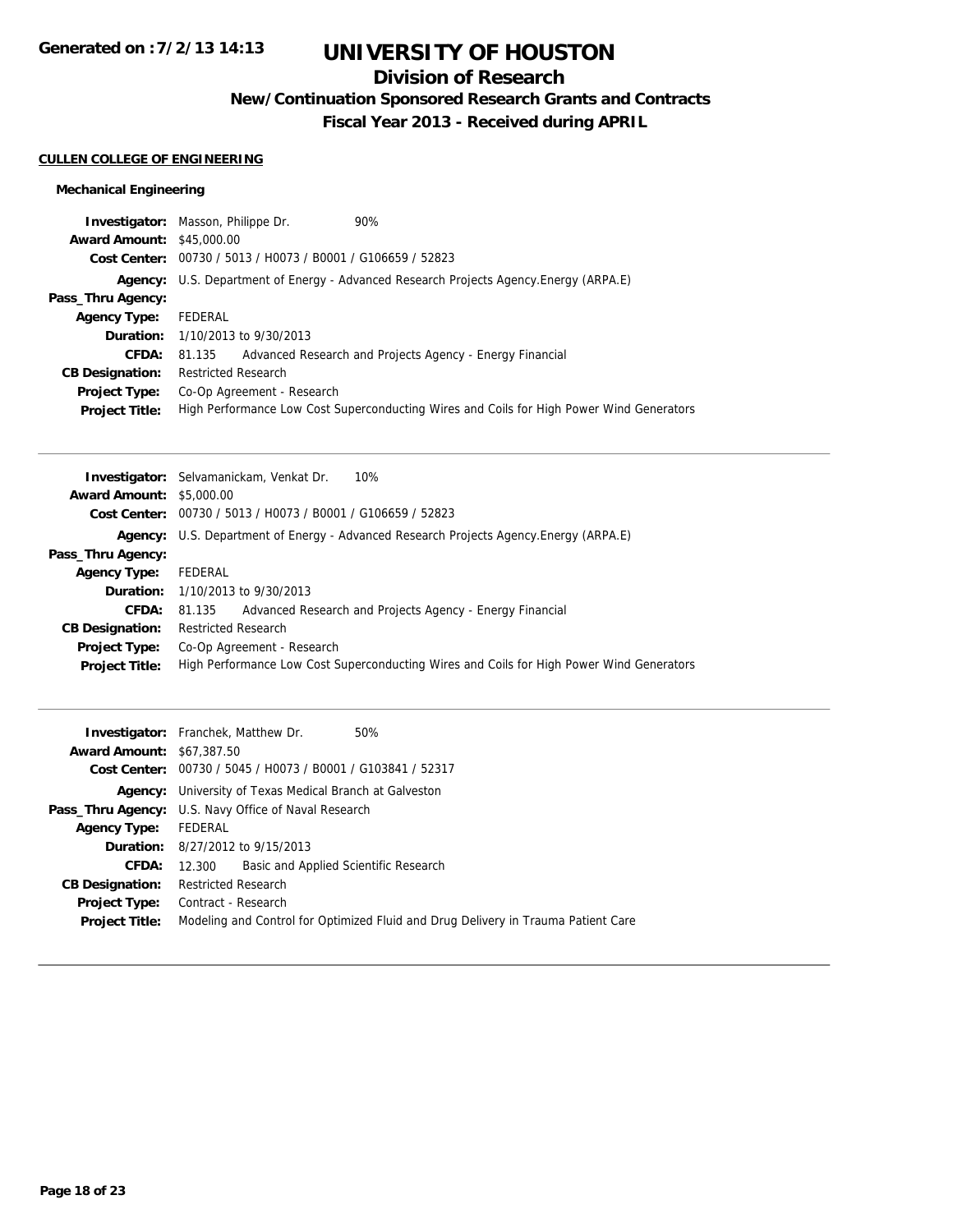## **Division of Research**

**New/Continuation Sponsored Research Grants and Contracts**

**Fiscal Year 2013 - Received during APRIL**

#### **CULLEN COLLEGE OF ENGINEERING**

### **Mechanical Engineering**

|                                  | 50%<br><b>Investigator:</b> Grigoriadis, Karolos M. Dr.                           |  |  |
|----------------------------------|-----------------------------------------------------------------------------------|--|--|
| <b>Award Amount: \$67,387.50</b> |                                                                                   |  |  |
|                                  | Cost Center: 00730 / 5045 / H0073 / B0001 / G103841 / 52317                       |  |  |
| Agency:                          | University of Texas Medical Branch at Galveston                                   |  |  |
|                                  | <b>Pass_Thru Agency:</b> U.S. Navy Office of Naval Research                       |  |  |
| <b>Agency Type:</b>              | FEDERAL                                                                           |  |  |
|                                  | <b>Duration:</b> 8/27/2012 to 9/15/2013                                           |  |  |
| CFDA:                            | Basic and Applied Scientific Research<br>12.300                                   |  |  |
| <b>CB Designation:</b>           | <b>Restricted Research</b>                                                        |  |  |
| Project Type:                    | Contract - Research                                                               |  |  |
| <b>Project Title:</b>            | Modeling and Control for Optimized Fluid and Drug Delivery in Trauma Patient Care |  |  |
|                                  |                                                                                   |  |  |

|                                   | <b>Investigator:</b> Selvamanickam, Venkat Dr.<br>60%                                                   |  |  |
|-----------------------------------|---------------------------------------------------------------------------------------------------------|--|--|
| <b>Award Amount: \$203,822.40</b> |                                                                                                         |  |  |
|                                   | Cost Center: 00730 / 5013 / H0073 / B0001 / G105574 / 52735                                             |  |  |
|                                   | <b>Agency:</b> Tai-Yang Research Co.                                                                    |  |  |
|                                   | <b>Pass_Thru Agency:</b> U.S. Department of Energy - Advanced Research Projects Agency. Energy (ARPA.E) |  |  |
| <b>Agency Type:</b>               | FEDERAL                                                                                                 |  |  |
|                                   | <b>Duration:</b> $2/15/2013$ to $2/14/2016$                                                             |  |  |
| CFDA:                             | Advanced Research and Projects Agency - Energy Financial<br>81.135                                      |  |  |
| <b>CB Designation:</b>            | <b>Restricted Research</b>                                                                              |  |  |
| <b>Project Type:</b>              | Grant - Research                                                                                        |  |  |
| <b>Project Title:</b>             | Novel, Low Cost, High Field Conductor For Superconducting Magnetic Energy Storage                       |  |  |
|                                   |                                                                                                         |  |  |

### **DIVISION OF RESEARCH**

### **Division of Research**

|                        | <b>Investigator:</b> Colbert-Delcour, Anne Dr.<br>100% |  |
|------------------------|--------------------------------------------------------|--|
| <b>Award Amount:</b>   | \$50,500.00                                            |  |
| Cost Center:           | 00730 / 5013 / H0233 / H0001 / G101855 / 49283         |  |
| Agency:                | National Science Foundation                            |  |
| Pass_Thru Agency:      |                                                        |  |
| <b>Agency Type:</b>    | FEDERAL                                                |  |
| Duration:              | 7/15/2011 to 6/30/2016                                 |  |
| CFDA:                  | <b>Education and Human Resources</b><br>47.076         |  |
| <b>CB Designation:</b> | Non Research                                           |  |
| <b>Project Type:</b>   | Grant - Scholarship/Fellowship                         |  |
| <b>Project Title:</b>  | Graduate Research Fellowship Program-Master            |  |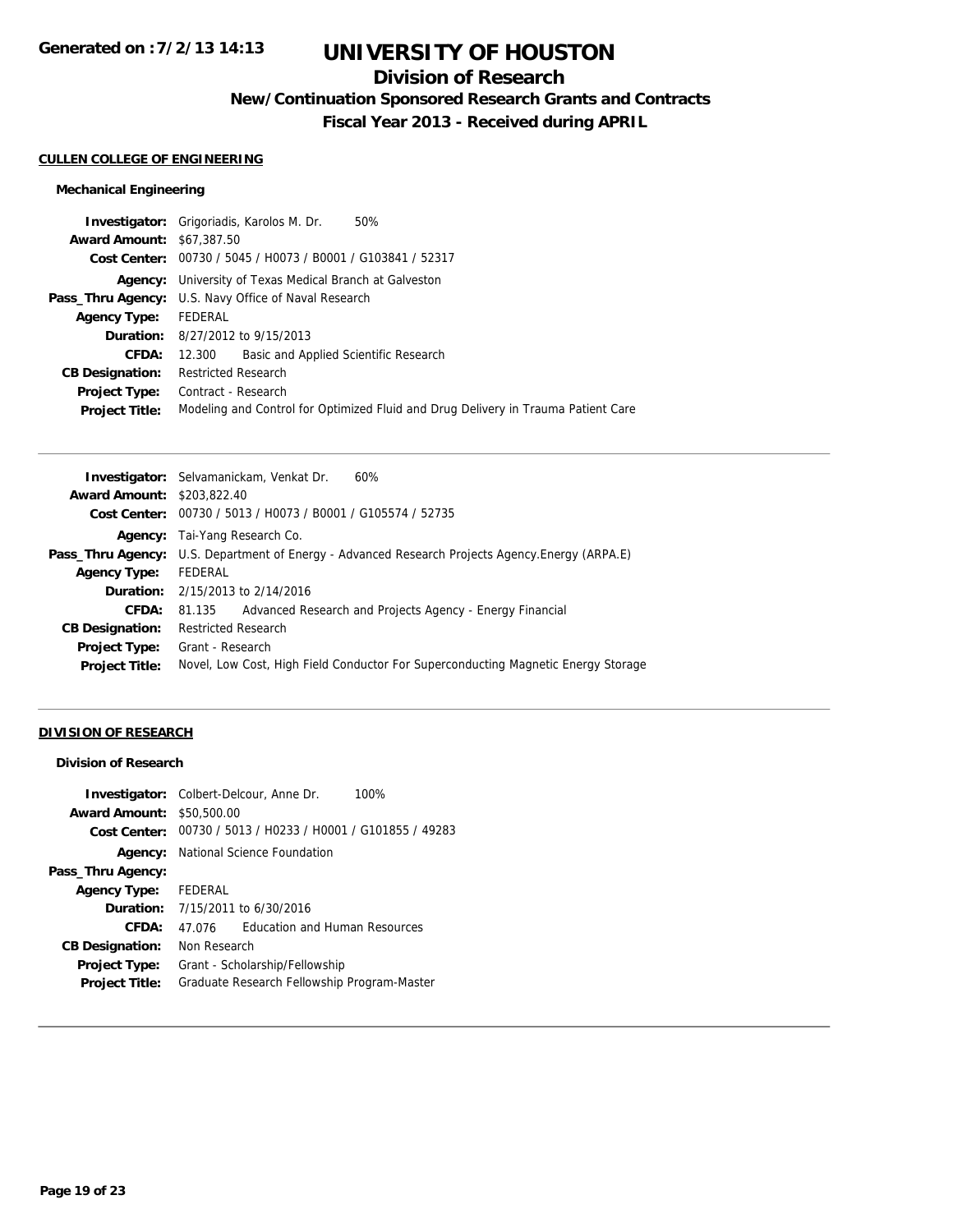## **Division of Research**

**New/Continuation Sponsored Research Grants and Contracts**

**Fiscal Year 2013 - Received during APRIL**

#### **DIVISION OF RESEARCH**

## **TcSUH**

| <b>Investigator:</b> Ren, Zhifeng Dr. |                                                                   |  | 50%                                                    |
|---------------------------------------|-------------------------------------------------------------------|--|--------------------------------------------------------|
| <b>Award Amount: \$121,500.00</b>     |                                                                   |  |                                                        |
|                                       | Cost Center: 00730 / 5013 / H0452 / B0001 / G106517 / 52710       |  |                                                        |
|                                       | <b>Agency:</b> Massachusetts Institute of Technology              |  |                                                        |
|                                       | <b>Pass_Thru Agency:</b> U.S. Department of Energy                |  |                                                        |
| <b>Agency Type:</b>                   | FEDERAL                                                           |  |                                                        |
|                                       | <b>Duration:</b> 12/1/2012 to 7/31/2013                           |  |                                                        |
| CFDA:                                 | 81.049                                                            |  | Office of Energy Research Financial Assistance Program |
| <b>CB Designation:</b>                | <b>Restricted Research</b>                                        |  |                                                        |
| <b>Project Type:</b>                  | Grant - Research                                                  |  |                                                        |
| <b>Project Title:</b>                 | Solid-State Solar-Thermal Energy Conversion Center (S3TEC Center) |  |                                                        |
|                                       |                                                                   |  |                                                        |

|                                                                                          | 50%<br><b>Investigator:</b> Ren, Zhifeng Dr.                                                                          |
|------------------------------------------------------------------------------------------|-----------------------------------------------------------------------------------------------------------------------|
| <b>Award Amount: \$186,304.50</b>                                                        |                                                                                                                       |
|                                                                                          | Cost Center: 00730 / 5013 / H0112 / B0001 / G106504 / 52680                                                           |
|                                                                                          | <b>Agency:</b> GMZ Energy, Inc.                                                                                       |
|                                                                                          | <b>Pass_Thru Agency:</b> U.S. Department of Energy                                                                    |
| <b>Agency Type:</b>                                                                      | FEDERAL                                                                                                               |
|                                                                                          | <b>Duration:</b> 1/1/2013 to 9/30/2015                                                                                |
| <b>CFDA:</b>                                                                             | 81.086 Conservation Research and Development                                                                          |
| <b>CB Designation:</b>                                                                   | <b>Restricted Research</b>                                                                                            |
| Project Type:                                                                            | Grant - Research                                                                                                      |
| <b>Project Title:</b>                                                                    | Nanostructured High-Temperature Bulk Thermoelectric Energy Conversion for Efficient Automotive Waste Heat<br>Recovery |
| $A_{111}$ and $A_{212}$ and $A_{11}$ and $A_{12}$ and $A_{13}$ and $A_{14}$ and $A_{15}$ | <b>Investigator:</b> Selvamanickam, Venkat Dr.<br>40%                                                                 |

| <b>Award Amount: \$135,881.60</b> |                                                                                                 |  |  |
|-----------------------------------|-------------------------------------------------------------------------------------------------|--|--|
|                                   | Cost Center: 00730 / 5013 / H0073 / B0001 / G105574 / 52735                                     |  |  |
|                                   | <b>Agency:</b> Tai-Yang Research Co.                                                            |  |  |
|                                   | Pass_Thru Agency: U.S. Department of Energy - Advanced Research Projects Agency.Energy (ARPA.E) |  |  |
| <b>Agency Type:</b>               | FEDERAL                                                                                         |  |  |
|                                   | <b>Duration:</b> 2/15/2013 to 2/14/2016                                                         |  |  |
| <b>CFDA:</b>                      | Advanced Research and Projects Agency - Energy Financial<br>81.135                              |  |  |
| <b>CB Designation:</b>            | <b>Restricted Research</b>                                                                      |  |  |
| <b>Project Type:</b>              | Grant - Research                                                                                |  |  |
| <b>Project Title:</b>             | Novel, Low Cost, High Field Conductor For Superconducting Magnetic Energy Storage               |  |  |
|                                   |                                                                                                 |  |  |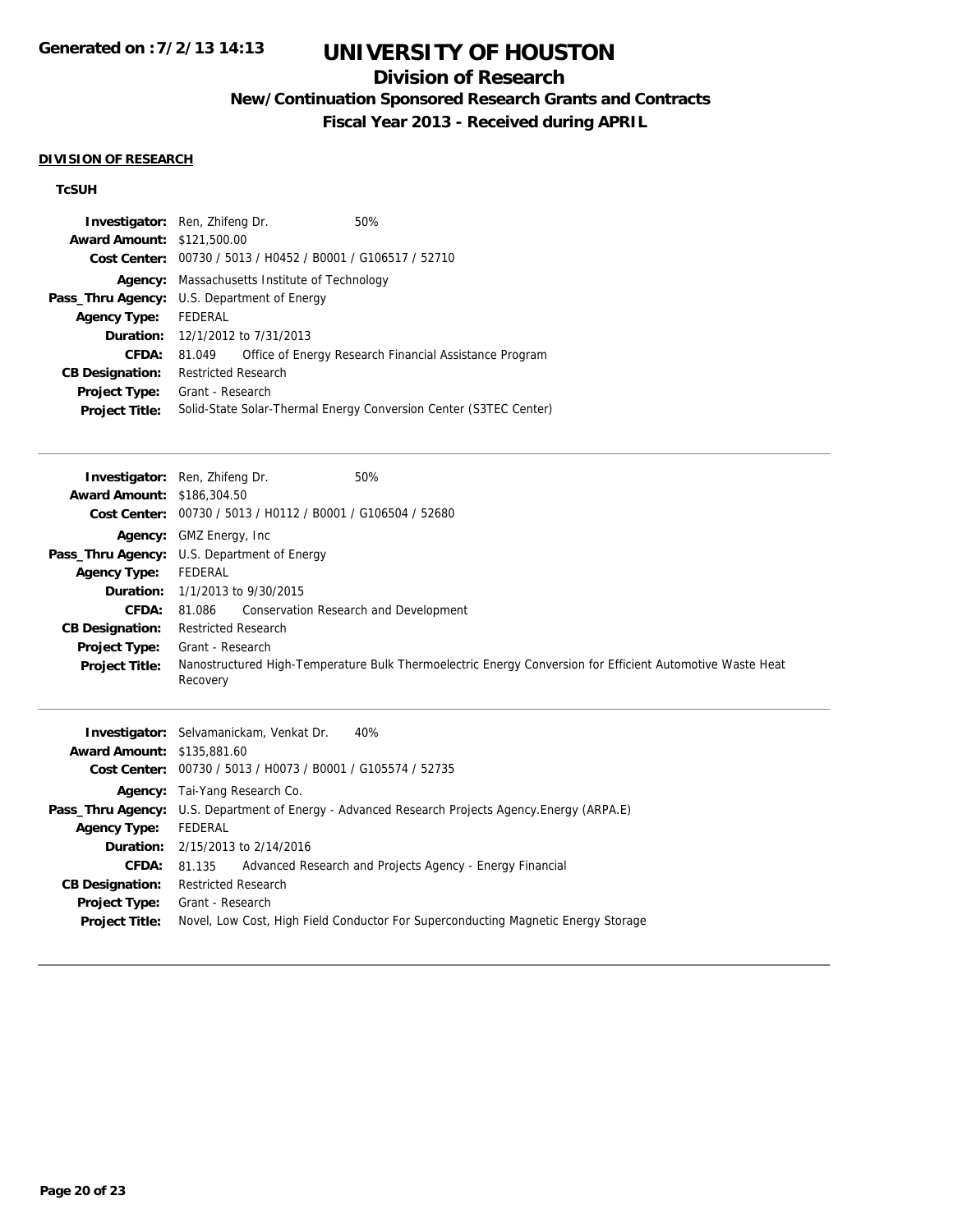## **Division of Research**

**New/Continuation Sponsored Research Grants and Contracts**

**Fiscal Year 2013 - Received during APRIL**

#### **DIVISION OF RESEARCH**

## **TcSUH**

|                        | 40%<br><b>Investigator:</b> Cheung, Margaret Dr.        |  |  |
|------------------------|---------------------------------------------------------|--|--|
| <b>Award Amount:</b>   | \$35,600.00                                             |  |  |
| Cost Center:           | 00730 / 5014 / H0112 / B0001 / G104626 / 50433          |  |  |
| Agency:                | Texas Higher Education Coordinating Board               |  |  |
| Pass_Thru Agency:      | U.S. Department of Education                            |  |  |
| <b>Agency Type:</b>    | FEDERAL                                                 |  |  |
|                        | <b>Duration:</b> $2/1/2012$ to $4/30/2014$              |  |  |
| CFDA:                  | <b>Improving Teacher Quality State Grants</b><br>84.367 |  |  |
| <b>CB Designation:</b> | Non Restricted Research                                 |  |  |
| <b>Project Type:</b>   | Grant - Research                                        |  |  |
| <b>Project Title:</b>  | Teaching High School Physics Using Inquiry              |  |  |

#### **Texas Obesity Research Center**

|                                  | 33%<br><b>Investigator:</b> Ledoux, Tracey Dr.                                                      |  |  |
|----------------------------------|-----------------------------------------------------------------------------------------------------|--|--|
| <b>Award Amount: \$18,580.98</b> |                                                                                                     |  |  |
|                                  | Cost Center: 00730 / 5013 / H0500 / B0001 / G105083 / 52749                                         |  |  |
|                                  | <b>Agency:</b> Baylor College of Medicine                                                           |  |  |
|                                  | Pass_Thru Agency: U.S. Department of Education                                                      |  |  |
| <b>Agency Type:</b>              | FEDERAL                                                                                             |  |  |
|                                  | <b>Duration:</b> $10/1/2012$ to $9/30/2013$                                                         |  |  |
| <b>CFDA:</b>                     | National Institute on Disability and Rehabilitation Research<br>84.133                              |  |  |
| <b>CB Designation:</b>           | <b>Restricted Research</b>                                                                          |  |  |
| Project Type:                    | Grant - Research                                                                                    |  |  |
| <b>Project Title:</b>            | Development of a Virtual Reality Weight Management Intervention for Women with Mobility Impairments |  |  |

|                                  | 33%<br><b>Investigator:</b> O'Connor, Daniel Dr.                                                    |
|----------------------------------|-----------------------------------------------------------------------------------------------------|
| <b>Award Amount: \$18,580.98</b> |                                                                                                     |
|                                  | Cost Center: 00730 / 5013 / H0500 / B0001 / G105083 / 52749                                         |
|                                  | <b>Agency:</b> Baylor College of Medicine                                                           |
|                                  | <b>Pass_Thru Agency:</b> U.S. Department of Education                                               |
| <b>Agency Type:</b>              | FEDERAL                                                                                             |
|                                  | <b>Duration:</b> 10/1/2012 to 9/30/2013                                                             |
| <b>CFDA:</b>                     | National Institute on Disability and Rehabilitation Research<br>84.133                              |
| <b>CB Designation:</b>           | <b>Restricted Research</b>                                                                          |
| <b>Project Type:</b>             | Grant - Research                                                                                    |
| <b>Project Title:</b>            | Development of a Virtual Reality Weight Management Intervention for Women with Mobility Impairments |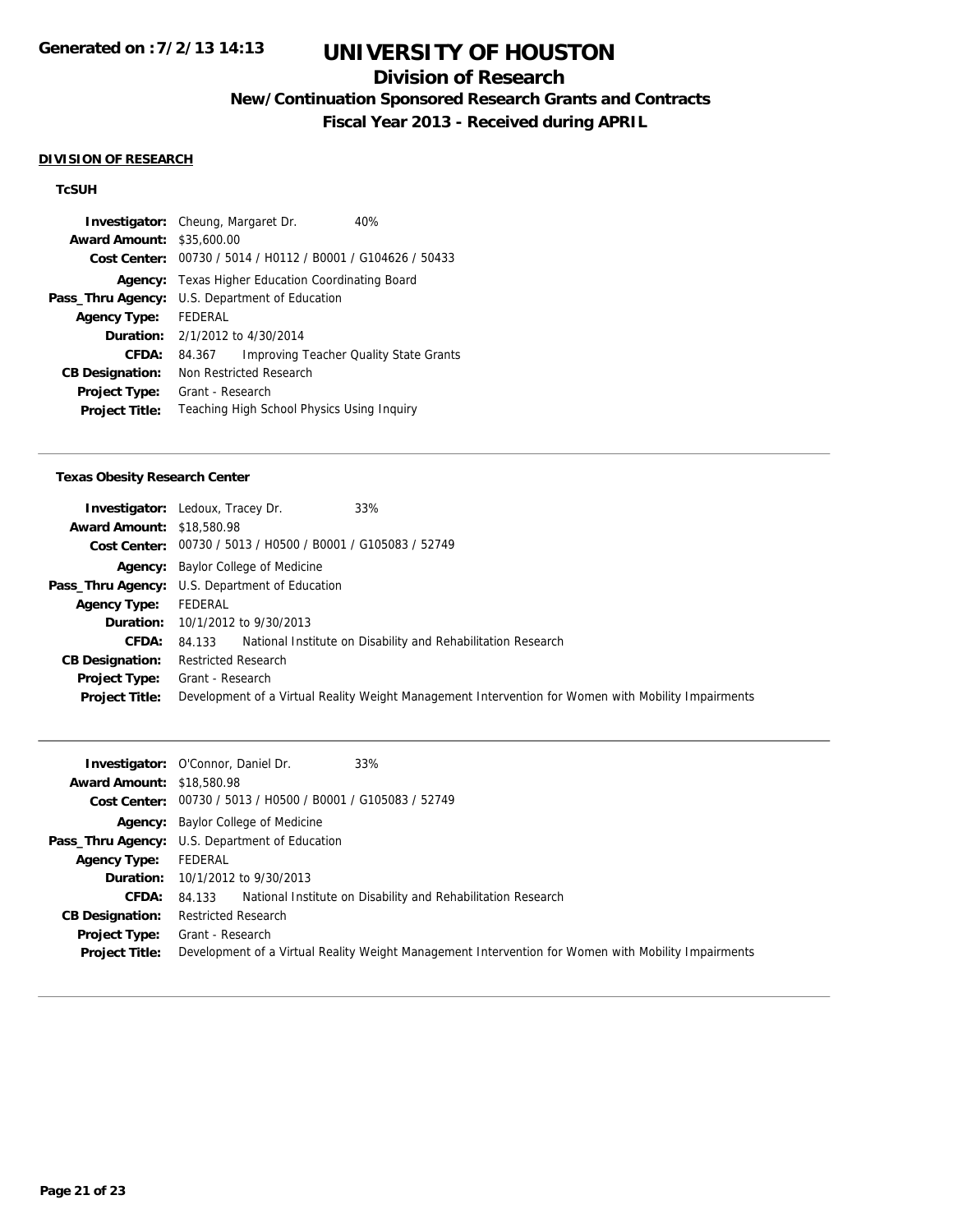## **Division of Research**

**New/Continuation Sponsored Research Grants and Contracts**

**Fiscal Year 2013 - Received during APRIL**

### **DIVISION OF RESEARCH**

### **Texas Obesity Research Center**

| 34%<br><b>Investigator:</b> Lee, Rebecca Dr.                                                        |  |  |
|-----------------------------------------------------------------------------------------------------|--|--|
| <b>Award Amount: \$19,144.04</b>                                                                    |  |  |
| Cost Center: 00730 / 5013 / H0500 / B0001 / G105083 / 52749                                         |  |  |
| <b>Agency:</b> Baylor College of Medicine                                                           |  |  |
| <b>Pass_Thru Agency:</b> U.S. Department of Education                                               |  |  |
| FEDERAL                                                                                             |  |  |
| <b>Duration:</b> 10/1/2012 to 9/30/2013                                                             |  |  |
| 84.133 National Institute on Disability and Rehabilitation Research                                 |  |  |
| <b>Restricted Research</b>                                                                          |  |  |
| Grant - Research                                                                                    |  |  |
| Development of a Virtual Reality Weight Management Intervention for Women with Mobility Impairments |  |  |
|                                                                                                     |  |  |

#### **TIMES**

|                        | Investigator: Carlson, Coleen Dr.                           | 80% |
|------------------------|-------------------------------------------------------------|-----|
| <b>Award Amount:</b>   | \$23,926.44                                                 |     |
|                        | Cost Center: 00730 / 5018 / H0288 / B0001 / G106321 / 52791 |     |
| Agency:                | University of Texas Health Science Center at Houston        |     |
| Pass_Thru Agency:      | Texas Education Agency                                      |     |
| <b>Agency Type:</b>    | <b>STATE</b>                                                |     |
|                        | <b>Duration:</b> $9/1/2012$ to $8/31/2013$                  |     |
| CFDA:                  |                                                             |     |
| <b>CB Designation:</b> | Restricted Research                                         |     |
| <b>Project Type:</b>   | Grant - Research                                            |     |
| <b>Project Title:</b>  | TPRI & Tejas LEE Print, Distribution and Development        |     |
|                        |                                                             |     |